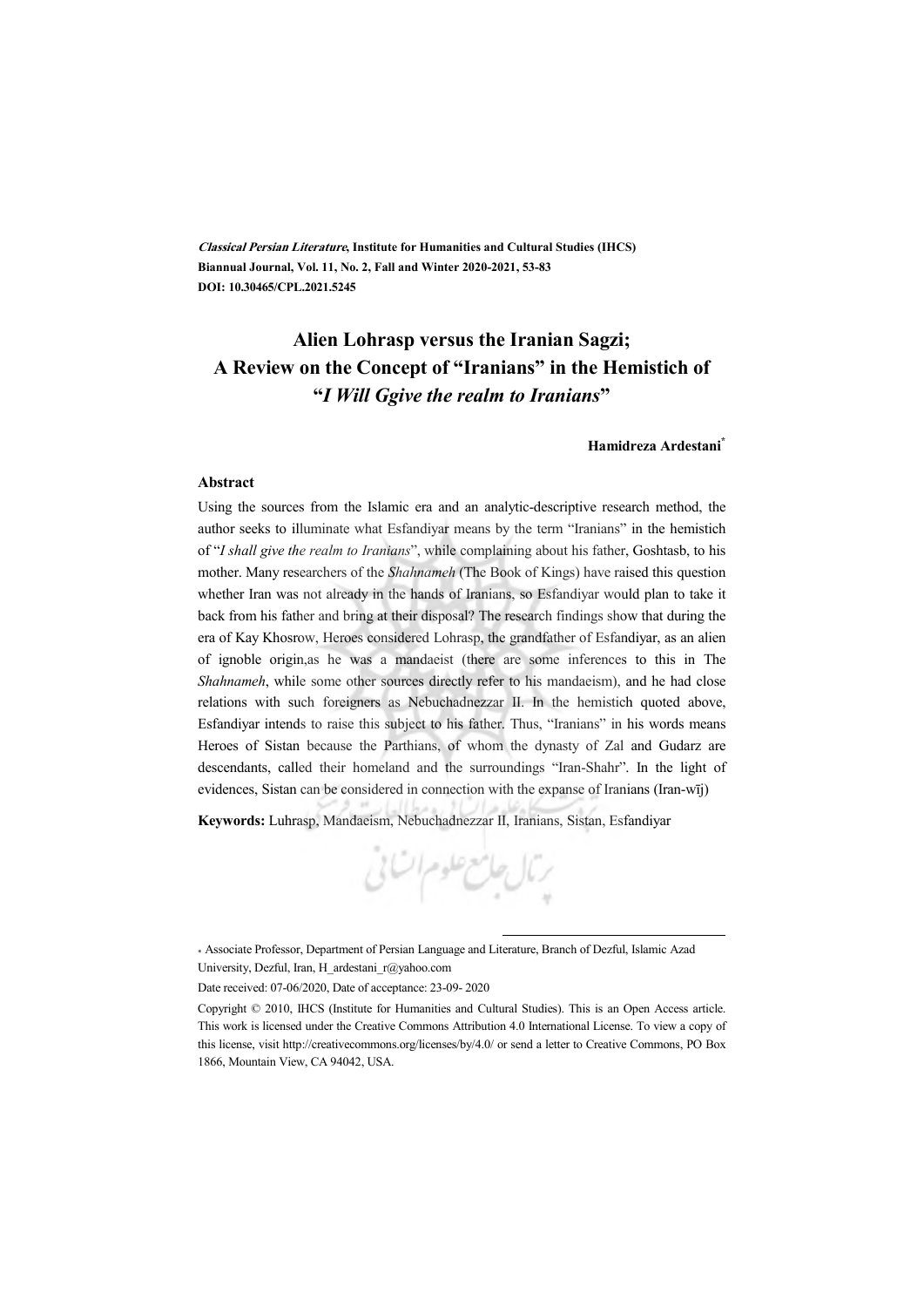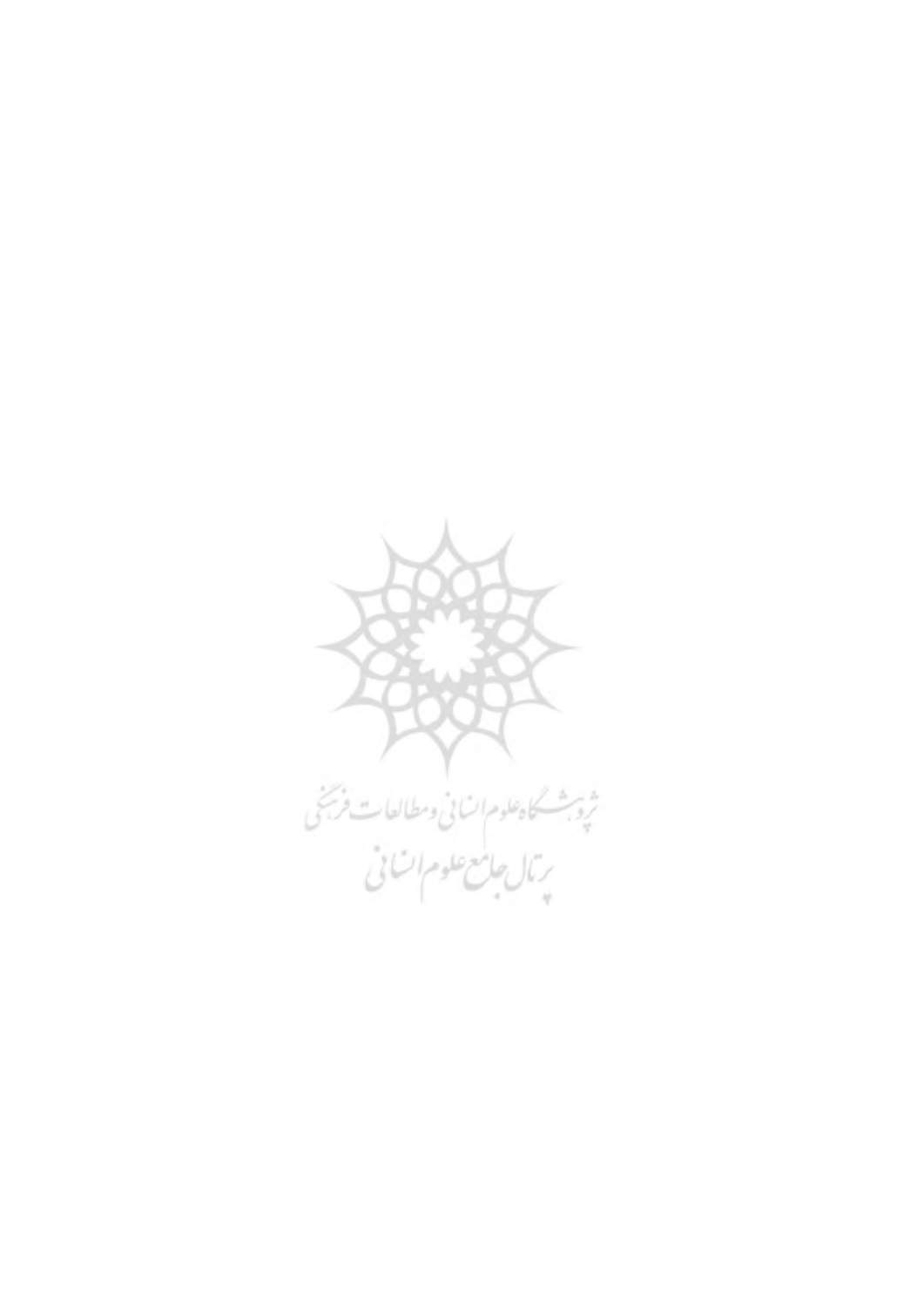*كهن نامهٔ ادب يارسي*، يژوهشگاه علوم انسان<sub>ی</sub> و مطالعات فرهنگي دوفصلiامهٔ علمی (مقالهٔ علمی ــ پژوهشی)، سال یازدهم، شمارهٔ دوم، پاییز و زمستان ۱۳۹۹، ۵۵–۸۳

## لهراسپ بیگانه، سگزیان ایرانی بررسي مفهوم «ايرانيان» در مصراع «همه كشور ايرانيان را دِهَم»

حمیدرضا اردستانی رستمی\*

### چکیدہ

نگارنده در جستار پیش رو مـیکوشــد تــا بــا اســتفاده از منــابع دورهٔ اســلامی و بــه روش توصيفي \_تحليليَ، مقصَــودِ اســفنديار از واژهٔ «ايرانيــان» را درِ اَيــن مصــراع: «همــه كشــورَ ایرانیان را دِهَم» که در هَنگام گِلهگزاری از گُشتاسب نزدِ مادرش میگویــدَ، روشــن ســازد. بسیاری از پژوهندگان شاهنامه این پرســش را مطــرح کــردهانــد کــه مگــر ایــران در زمــان گُشتاسپ در دستِ ایرانیان نبوده است که اسفندیار می خواهد پس از گرفتن آن از پــدر، آن را در اختیار ایرانیان گذارد؟ نتیجهٔ پژوهش نشان خواهــد داد کــه پهلَوانــان عهــدِ کَیْخُسْــرَو، گویا از آنجا که لهراسپ، پدربزرگِ اسفندیار، کیش صابئی دارد (در شاهنامه نشــانههــایی از آن آمده و در منابع دیگر به صابئی بودن او به آشکّار اشاره شده است) و با بیگانگانی چون بختالنصر بابلی، پیوندهایی بسیار نزدیکَ داشته است، او را نانِژاده و بیگانــه مــیپنداشــتند. اسفندیار در مصراع یادشٌده و در تقابل با پدرش، میخواهد همین موضوع را پـیش کَشــد؛ پس «ایرانیان» در سُخن او یعنی پهلَوانان سیستان؛ زیرا پارتها که خانــدان زال و گــودرز از آناناند، سرزمین خود و پیرامون آن را ایرانشهر میگفتند و سیستان را میتوان با توجّـه بــه شواهدی که خواهد آمد، در پیوَند با ایرانویج (پهنهٔ ایرانی) دانست. <mark>كليدواژهها:</mark> لهراسپ، صابئ<sub>ی</sub>، بختالنصر، ايرانيان، سيستان، اسفنديار.<br>-

<sup>\*</sup> دانشيار گروهِ زبان و ادبيّاتِ فارسي، واحدِ دزفول، دانشگاهِ آزادِ اسلامي، دزفول، ايران، H\_ardestani\_r@yahoo.com تاریخ دریافت: ۱۳۹۹/۰۳/۱۸، تاریخ پذیرش: ۱۳۹۹/۰۷/۰۲

Copyright © 2018, IHCS (Institute for Humanities and Cultural Studies). This is an Open Access article distributed under the terms of the Creative Commons Attribution 4.0 International, which permits others to download this work, share it with others and Adapt the material for any purpose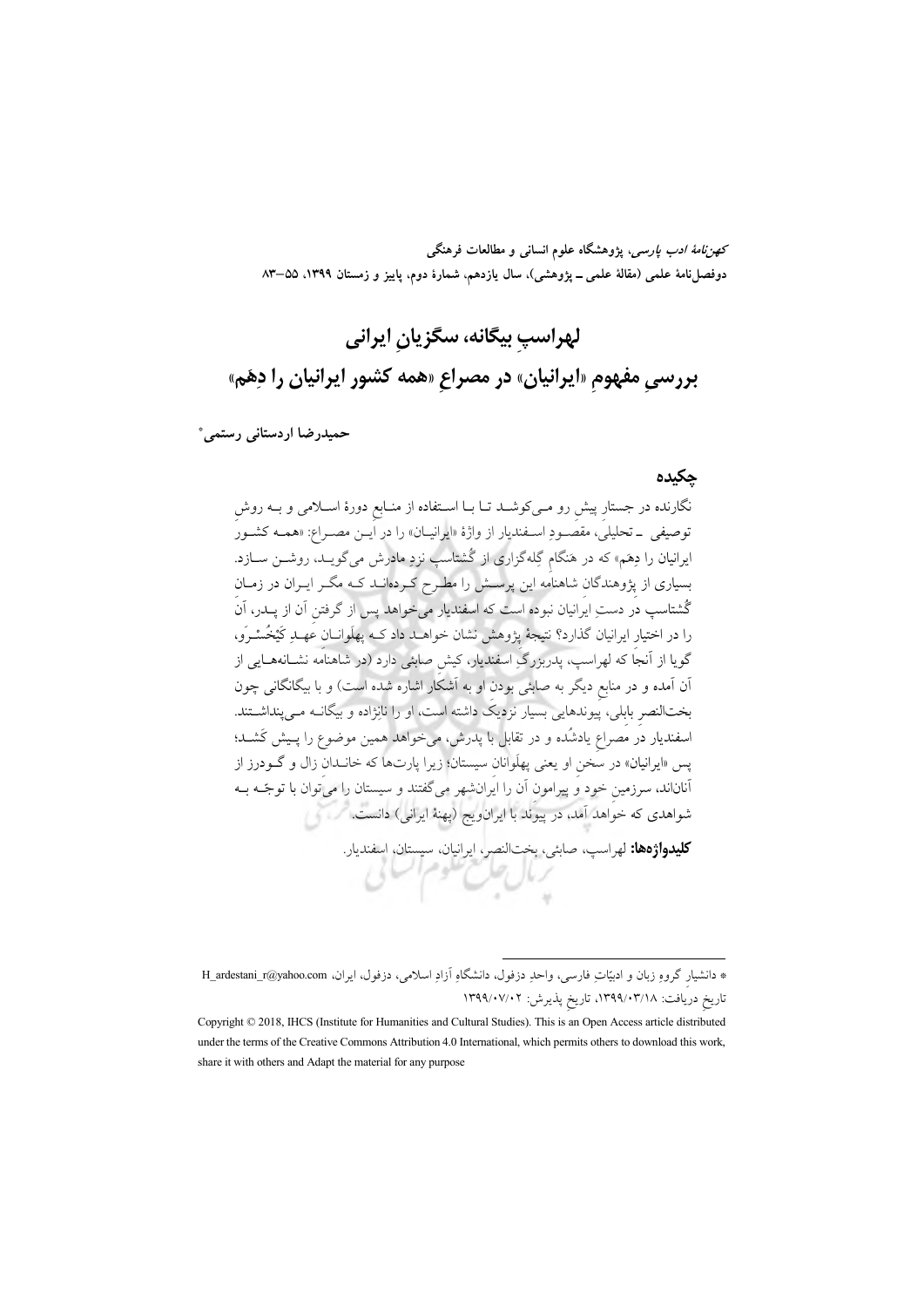### 1. مقدمه

انگونه کـه از تــاريخ برمــي|َيــد، در قــرن پــنج و شــش پـيش از مـيلاد، پادشــاهانِ پارســـي (هخامنشی) همهٔ خاورِ نـزدیک را مطیع خویش میسازنـد و بـر آنها در پیِ لشکرکشیهـای پیدرپی چیرگی می،یابسد (گیرْشْــمَن، ١٣٨٦: ١٣٤–١٥٥؛ ویســهوفر، ١٣٨٦: ١٩–٢٢). تــازشُ آنان به سوی غرب، نهایتاً موجب رو در رویی<sub>ِ</sub> پــارسیان بــا یونــانی۵هــا مــیشــود (گیرْشْــمَن<sup>ْ</sup>، ۱۳۸٦: ۱۵۸، ۱۷۰–۱۷۲، ۲۱٦–۲۳۲) و در مـتنهـاي كلاسـيک، بــه طـور گسـترده از ايــن جنگها با عنوان جنگهای «یونان و ایران» (Graeco - Persian) سخن به میان می]یــــد و بــــه واسطهٔ این متن۱ها، مردمان مغربزمین، ایران را بــا نــام پــرشیا میشناسند؛` «امّا در اصلْ ایــن نام باید تنها به بخشی از مُملکت که امروز آن را استان فارس مـیiمنـد و در جنــوب غربــی ایران واقع شده است و در قدیم پارسه و یا به یونانی پرسیس نامیده مـیشـد، اطــلاق شــود. این مملکت از سال ۱۹۳۵ در غربْ رسماً با نام ایران شناخته شد؛ ولی خودِ ایرانیان قـرنهــا است که عبارتِ ایرَان را به کار بُردهاند» (کورتیسٌ، ۱۳۸۷: ۱۴–۱٤)؛ به گونهای کــه ایــن واژه در زبان اوستایی: -airyå در فارسی باستان: -ariya در پارتی بـه ریخـتِ: aryān و در پهلــوی ساسانیَ: ērān، به کار م<sub>ی</sub>رود (فرەُوشى، ۱۳۸۷: ۱۱) و واژهٔ اَریا در کتیبـهٔ بیســتون داریــوشُ اول (B 4: 88-89) كه نوشتهٔ خود را به زبان اَريايي معرّفي مـيكنـد (Kent, 1953: 130) وَ هممین طور خشایارشـاه کـه خـود را «آریـایی، از نــژادِ آریـایی/ -puça Ariya: Ariyaciça» می شناساند (ibid: 149-151) و استفاده از هممین واژه در متن اوستا (دوستخواه، ۱۳۷۹: ۲/ ۹۵۹: Avesta, Vendidad 1, 1886: 3) و عبارتِ «مردان پساک دیـن ســـرزمینهای ایـــرانی/ -airyå daiŋhāvō، در آن (يشتها، ١٣٧٧: ١٠٨)؟ Avesta, Yasht 13, 1886: 202) بَــه عنــوان یک نام قومی، به روشنی نشان میدهد که از قرن ششم و میانهٔ قرن پــنجم پــیش از مــیلاد، ایرانیانَ به این که به آریا یا همان ملّیّتِ ایرانی متعلّقاند، آگاهی داشّتهانـد آ (نیــولی، ۱۳۹۷: ٤٨). در ادبيّاتِ دورهٔ ميانه نيز وجودِ اين واژه بسيار برجستهتر از گذشته نِمايان مي شـود و پادشاهان ساسانی خود را شاهِ ایــران مــیiامنــد<sup>، (</sup> Back, 1978: 283, 284) و در مــتن۵ــایی جون بُندهش، بارها به نام ايران اشاره مى شود° ( Iranian Bundahišn, 1978: 106, 211, 212 ) و در متنی چون شهرستانهای ایرانشهر که در اواخر حکومتِ ساسانی به زبــان پهلــوی نوشــته شــده، در همــان عنــوان كتــاب، نــام ايــرانشــهر (ērān-šahr) درج شــده اســت (شهرستانهای ایرانشهر، ۱۳۸۸: ۳۱). پس از اسلام نیـز مـیتـوان کـاربُردِ ایـن واژه را از همان آغاز پیدایش ادبیّاتِ مکتوب فارسی و در مجموع، فرهنگِ ایرانــی بــه اَشــکار دیــد (اشرف، ١٣٩٧: ٨١-١١٤)؛ چنانکه رودکی يکي از ممدوحان خود، احمد بن محمّد، را «مـــو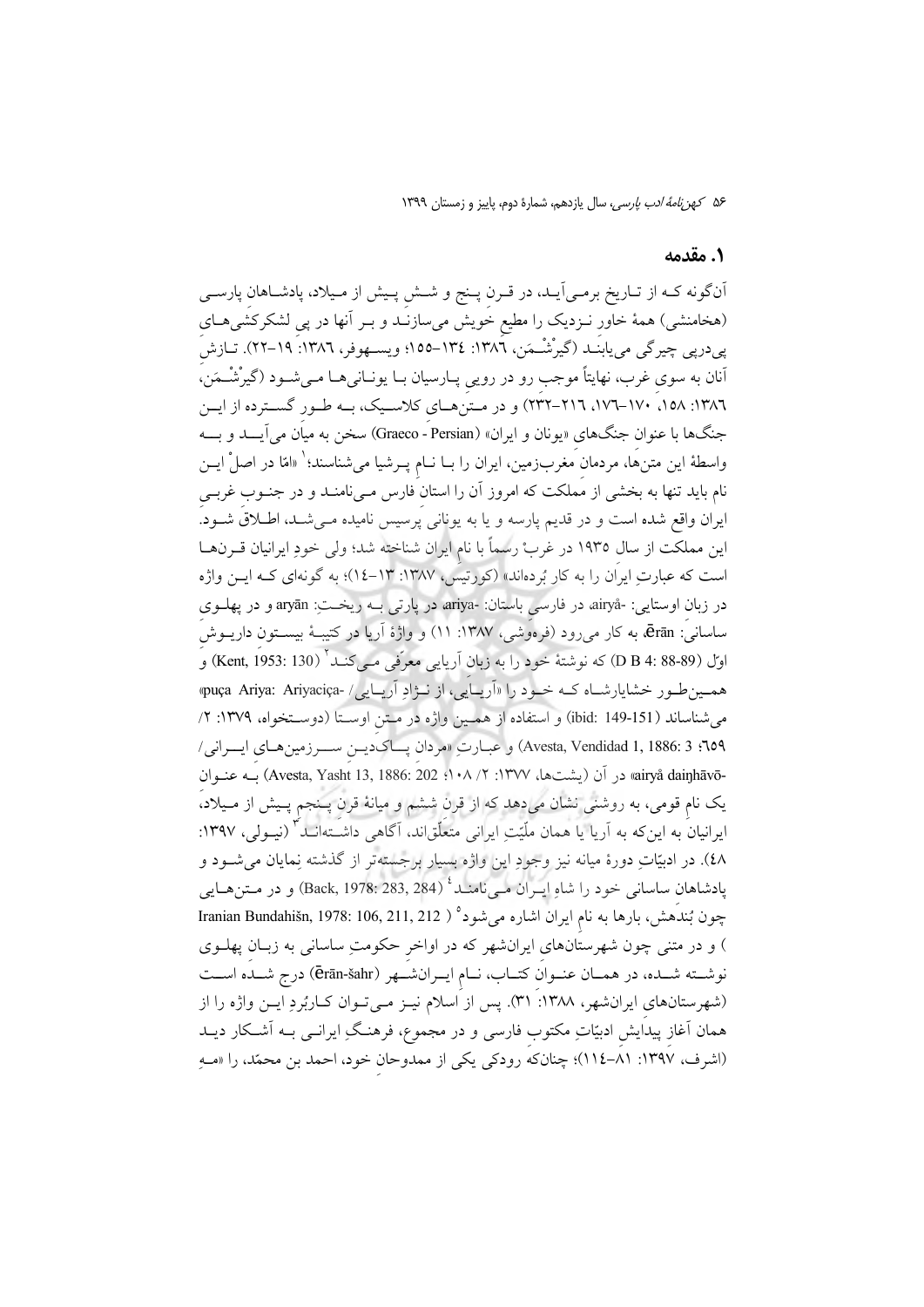آزادگان و مفخر ایران» می خوانَد (رودکی، ۱۳۸۲: ۳۵) یا فرّخی سیستانی، بـیش از سـی بـار نام ایران را در دَیوان شعرش میآوَرَد (اشرف، ۱۳۹۷: ۱۱۰)؛ ازَ آن جمله در این بیت: ز ایرانی چگونَه شـاد خواهــد بــود تــورانی؟ پس از چندین بلا کآمد ز ایران بر سر توران (فرّخی سیستانی، ۱۳۸۰: ۲۵٦)

نیز میبینیم که در آثار جغرافیـایی و تــاریخیْ همچــون مســالک و ممالـک (اصــطخری، ۱۳٤۰: ٥)، نُزههالقلوب (مُســتوفى، ١٣٩٨: ٢٨)، هفــت كشــور (١٣٥٣: ٩٠)، تــاريخ سيســتان (١٣٨٧: ٦٦، ٦٧، ٢٢٨)، مجمل|لتّواريخ و القصص (١٣٨٣: ٤٧٨) و… به نامٍ ايران و ايرانشــهر اشاره م<sub>ی</sub>شود.

البتّه باید به این نکته اشاره کنـیم کـه از دیــلهِ گــراردو نیــولی (Gerhardo Gnoli) اگرچــه ایرانیها از تعلُّق به یک دودمان قومی آگاهی داشتند و دارایِ زبان و سُنّتِ دینی مشــترک بــر محور کیش اهورامزدا بودند؛ امّا این هویّتِ ایرانی، تا پایان فرمانروایی پارتهــا، بیشــتر دارای بار قومی، زبانی و مذهبی بوده است و در دورهٔ ساسانی است که معنــای سیاســی مــیگیــرد؛َ یعنی از این زمان است که کاربُردِ واژهٔ ایران، کاملاً بار سیاسی مییابد و چه بسیـار لقبهـای سلطنتي، اداري و نـظامي و نـام مكانها و زنان ايراني، بـه اين واژه مي آميـزد (نيـولي، ١٣٨٧: ١٧١–٢٠٨؛ همو، ١٣٩٧: ٥٢–٥٦؛ دريايي \_ رضاخاني، ١٣٩٧: ٧٥). بـرخلافِ سـخن نيـولي، علی رضا شاپور شهبازی معتقد است که «ایدهٔ ایران همچون یک کیان ملّـی، یعنــی کشــوری با یک هویّتِ زبانی، سیاسی و قومی، در دورهٔ اوستایی شکل گرفت و به طور غیر رسمی بــه وجودِ خود ادامه داد تا اردَشير بابكان [بنيانگذار فرمانروايي ساســاني] بــراي تقويــتِ ادّعــاي خود بر تاج و تختِ باستانی ایران، به آن رسمیّت بخشید» (شاپور شهبازی، ۱۳۹۷: ۵۷).

امّا به هر ترتیب، بنا بر آنچه گذشت، ایرانیان نسبت به مقولهای به نام ایران چه در معنــای سیاسی و چه در معنای فرهنگیاش، آگاهی کامل داشتهاند و طبیعی است که این مفهـوم بـه منابع دورهٔ اسلامی نیز ورود یابد و به ویژه در شــاهنامه، حماســهٔ ملّــی ایرانیــان، راه جویــد؛ چنانَکه بارها و بارها واژهٔ «ایران» را در سه معنای: ۱–کشور آزادگــان ً(فردوســی، ۱۳۹۳: ۱/ ٬۳۹ (٧٤١ تام)؛ ٢- بخشي از ايران، پايتخت، پارس و پايتخـت ساسـاني (همـان: ١/ ٦٣٠، (٩٠٧ - ٩٠٧)؛ همسان: ٢/ ٨٣ ه ١٤٥، ١٤٦، ١٥١، ١٣٧، ١٧٦، ١٨٥، ١٩٢، ٢٢٢، ١٥٤، ٥٦، ٥٢، ٥٦، ٧٦٦)؛ ٣–ايرانيسان نِســڙاده (همســان: ١/ ٤٧٩، ٤٨٢، ٤٩٣، ٢٥٩، ٥٦٣، ٧٣٥، ٥٦٣، ٥٨٣، ٥٩٩، ٢٢٤؛ همسان: ٢/ ٤٨٦، ٥٥٧، ٢٩٦، ٨١٧، ٩٩٩، ٢٠٠٢) در شـــاهنامه مـــي بينـــيم. همین طور در این اثر، واژهٔ «ایرانیان» در دو معنای: ١- نِژادگـان ایـران (همـان: ١/ ٣٠٧، ٣٢٣،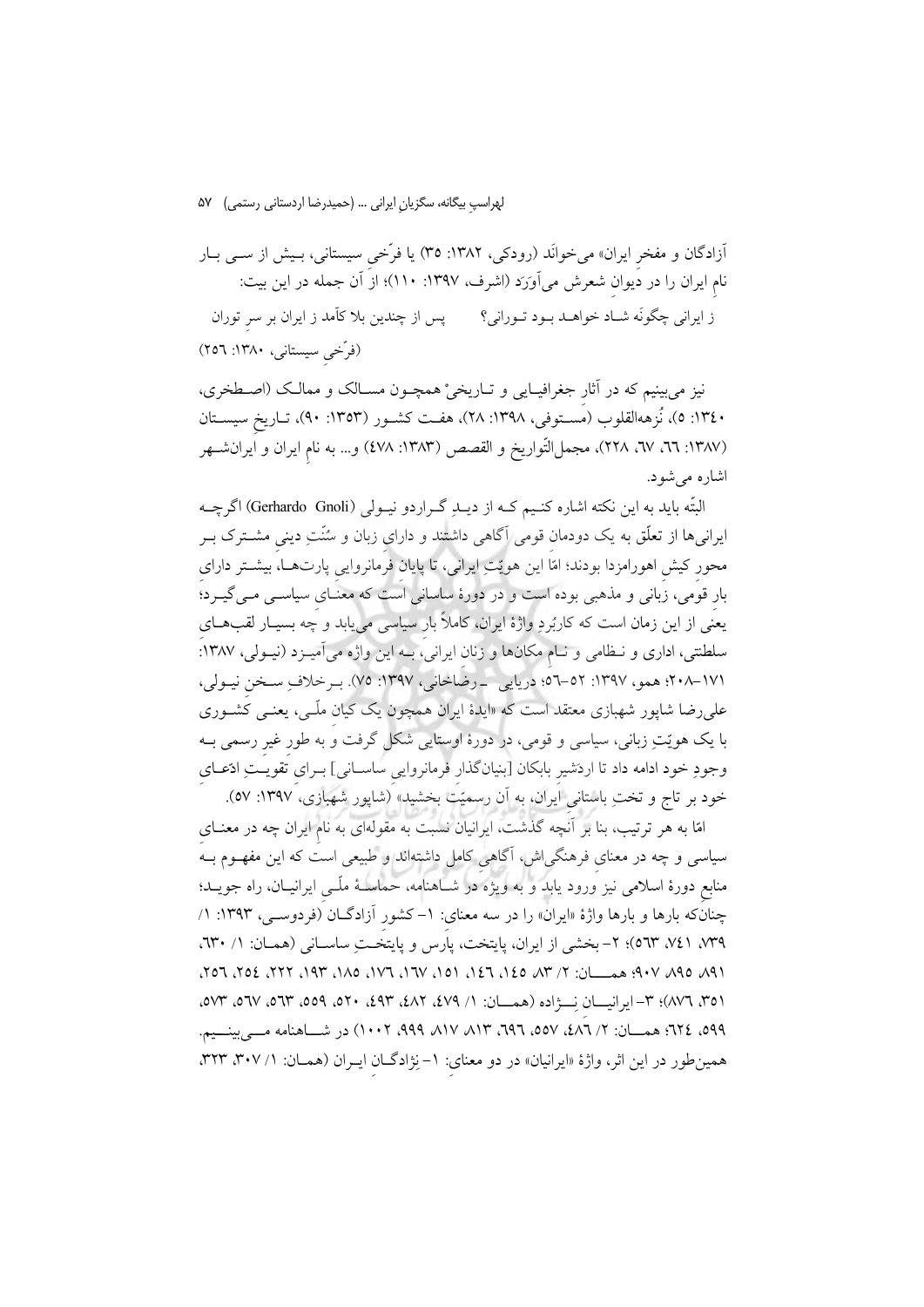۵۸ كهز *نامهٔ ادب پارسی،* سال یازدهم، شمارهٔ دوم، پاییز و زمستان ۱۳۹۹

TT, 3PN and J. TV TVI, WI, TTN NPN PPN TIP, TOP, TPP, 071, 131, 731, ۰۱۰۷۲ (۱۱۰۱)؛ ۲- بزرگان ایرانی پیش از لهراسپ (همان: ۲/ ۱۳۳) دیـده مـیشـود (خـالقی مطلق، ١٣٩٦: ٤٥).

## ٢. پرسش پژوهش و مسألهٔ تحقیق

«ایرانیان» در معنای موردِ اخیر، برای بسیاری از پژوهندگان شاهنامه ایجادِ پرسش کرده اسـت و موضوعٍ پژوهش پیش رو نیــز در پیونــد بــا همــین واژه و معنــای آن اســت. در شــاهنامه، هنگامی که گُشتاسپ از سپردن پادشاهی به اسفندیار (با وجودِ خدماتِ بسیارش بدو هماننـــلهِ انتقام خون لهراسپ، آزاد ساختن خــواهران از بنــلـ ارجاســپ و از ميــان بُــردن نابكــاران در قلمرو حکومتِ گُشتاسپ) سر باز میزند، اســفندیار شــکایتِ او را نــزدِ مــادر مــیبَــرَد و از بدقولی و پیمانشکنیهای او گِله میکند و از تصمیم خویش سخن میگوید که چون بامــداد برآید، نزدِ گُشتاسپ خواهَد رفت و وعدههایی را که داده است، بدو یادآوری خواهد کــرد و اگر نپذیرد، بیتوجّه به خواستِ او، تاج بر سر خواهد گذاشت. در ایــن میـان سـخنی دیگــر هم بر زبان می آوَرَد و آن این که پس از رسیدن بـه قــدرت: «همــه کشــور ایرانیــان را دِهَــم» (همان: ٢/ ١٣٦).

سخن اسفندیار این شُبهه را در ذهن می]وَرَد که مگـر حکومـت در زمـان گُشتاســپ در دستِ ایرانیان نیست که او بـر آن مـیشـود پـس از رسـیدن بـه قـدرت، آن را بـه ایرانیـان بازگردانَد؟ البتّه در این باره، برخی از شارحان شاهنامه و داســتان رُســتم و اســفندیار، کــاملاً خاموشی گُزیدهاند و دربارهٔ این بیت هیچ توضیح و تفسیری بــه دســت نــدادهانــد (یــاحقّی، ١٣٨٧: ٣٧٤؛ محبّتي، ١٣٨١: ١٨٨؛ دهقاني، ١٣٩٥: ٣٢٣)؛ امّا بعضي ديگر در ايــن بــاره اظهــار نظرهایی کردهاند و توجیهاتی آوَرْدهاند که پس از این خواهیم دید.

## ٣. ييشينة يژوهش

در این باره، برخی پژوهندگان به روشن نبودن مفهوم این مصرع اشاره کردهاند و نوشــتهانــد: «این که اسفندیار می گوید: "همه کشور ایرانیان را دِهَمْ" چه منظـوری دارد؟ آیــا مــی خواهــد بگوید که ملوکالطّوایفی را ریشهکَن خواهد کرد و به کشور تمرکـز خواهـد بخشـید؟ زیــرا ایرانیان در یک معنی شاهنامه کسانی هستند که تحتِ فرمانروایی مستقیم پادشاه قـرار دارنــد» (اسلامی ندوشن، ۱۳۸۲: ۲۳۲).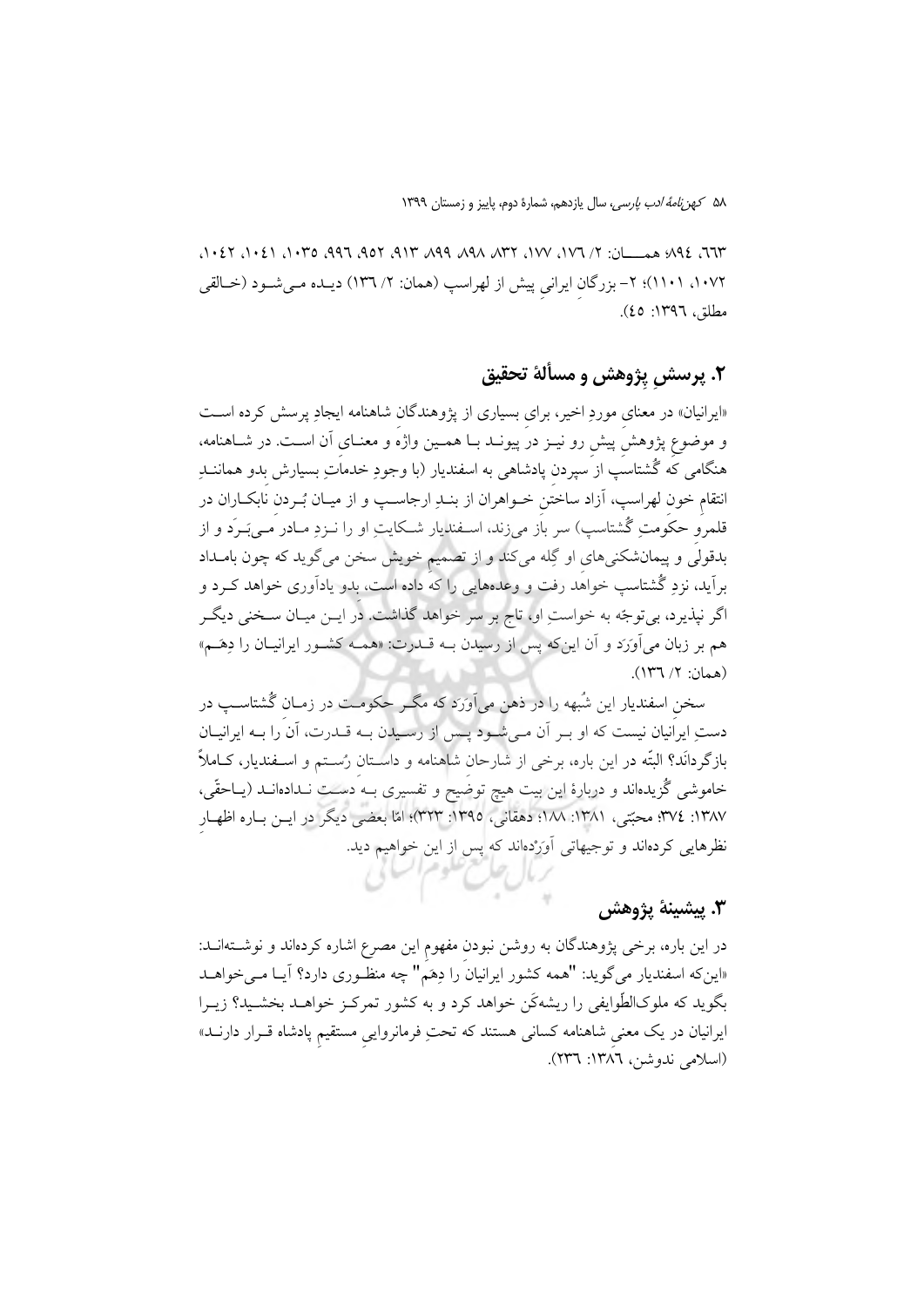دیگرانی نیز ضـمن اظهـار نظـری تــازه، بــا تأثیرپــذیری از سـخنان اســلامی ندوشــن آوَ؟ ثدهاند:

... اسفندیار چه منظوری دارد از اینکه میگویـد: "همـه کشـور ایرانیـان را دِهَـم" آیـا منظورش از ايرانيان، پيروان دين زردشت است؟ آخرْ اسفنديار مدافع و گسـترش(دهنــدهٔ دین زردشتی است یـا منظوّر این است که در کشور تمرکز به وجود مـی]وَرَد؟ (شعارــــ انوري، ١٣٨٥: ٥٤).

دیگری نیز به گونهای همین سخنان را تکرار میکند:

امّا "همه کشور ایرانیان را دِهَم" چه معنی دارد؟ در این باره باید بگویم که کشـور ایـران قبل از اسلام به چند بخش (ساتراپ) تقسیم میشده است که بخش مرکزی آن را ایــران میگفتند و بقیّه را که هر کدام نـامی داشـت ماننـدِ طبرسـتان (مازنَـدران)، اَذرآبادگــان، نیمروز (زابل و سیستان) و جُز آن، فرمانروایی داشت بـه نـام شـاه کـه همگـی تحـتِ فرماندهی شاهِ شاهان قـرار داشــتند؛ همــانطـور کــه در داسـتان ویــس و رامـین آمــده، پادشاهی بوده به نام موبــدمنیکان، در فصــل بهــاران جشــنی بـــهُ پــا مــیکنــد و شــاهان ولايتها را كه از وي فرمان مي بُردند، دعوت مي كنـد و در آن بـزم: "نشسـته در ميـان مهتران شاه/ چنان کاندر میان اختران ماه" … بنابراین، می،پینیم در داستان بیــژن و منیــژَه …َ رُستم به بیژن پیغام میفرستد و میگوید: "ز زاول بـه ایران ز ایران به تـــور/ز بهــر تـــو پَیمودَم این راهِ دور" ... در اینجا اسفندیار میگوید: همین که تاج را بر سر نهادم، آنگIه ادارهٔ کشورهای تابعه را به دستِ ایرانیان میسپارم؛ نه مردم آن ولایات (جـوینی، ۱۳۸٤: ١٠٢–١٠٢؛ فلَّاحَ، ١٣٨٩: ١٤٣).

دیگر شاهنامهشناس بر این باور است که: ۱<sub>۱ و مط</sub>ال

ایرانیان در داستان رُستم و اسفندیار، در معنی بلخیان و گُشتاسپیان به کار رفتـه اســت در برابر سگزیان یا سیستانیان؛ به همانسان که از ایران نیز، تنها قلمرو فرمانروایی گُشتاسـپ خواسته شده است؛ آنچنانکه نمونه را در بیتِ زیر میتوانیم دید: "من از شهر زاول بـه ایران شوم/ به نزدیکِ شاهِ دِلیران شوم؛" بر این پایه، اسفندیار همانندِ پدرش، گَنشتاســپ، که نافرمانی و جداسری رُستم و زال و سگزیان را برنمی تابد و آن را بهانهٔ گسیل فرزنــد به سیستان می گرداند، از این که پارهای از مردمان از فرمان بلخیان بیرون(ند، خشــمگین و ناخشنود است و نخستین کاری که پس از رسیدن به فرمُـانروایی مـی خواهــد کـرد، آن است که همهٔ کشور را به ایرانیـان (بلخیـان) بدهـد و بـه فرمـان آنـان درآورَد (کـزّازي،  $Y \wedge Y'$ :  $Y$ ? همو، ١٣٨٤: ٢/ ٦٤٣).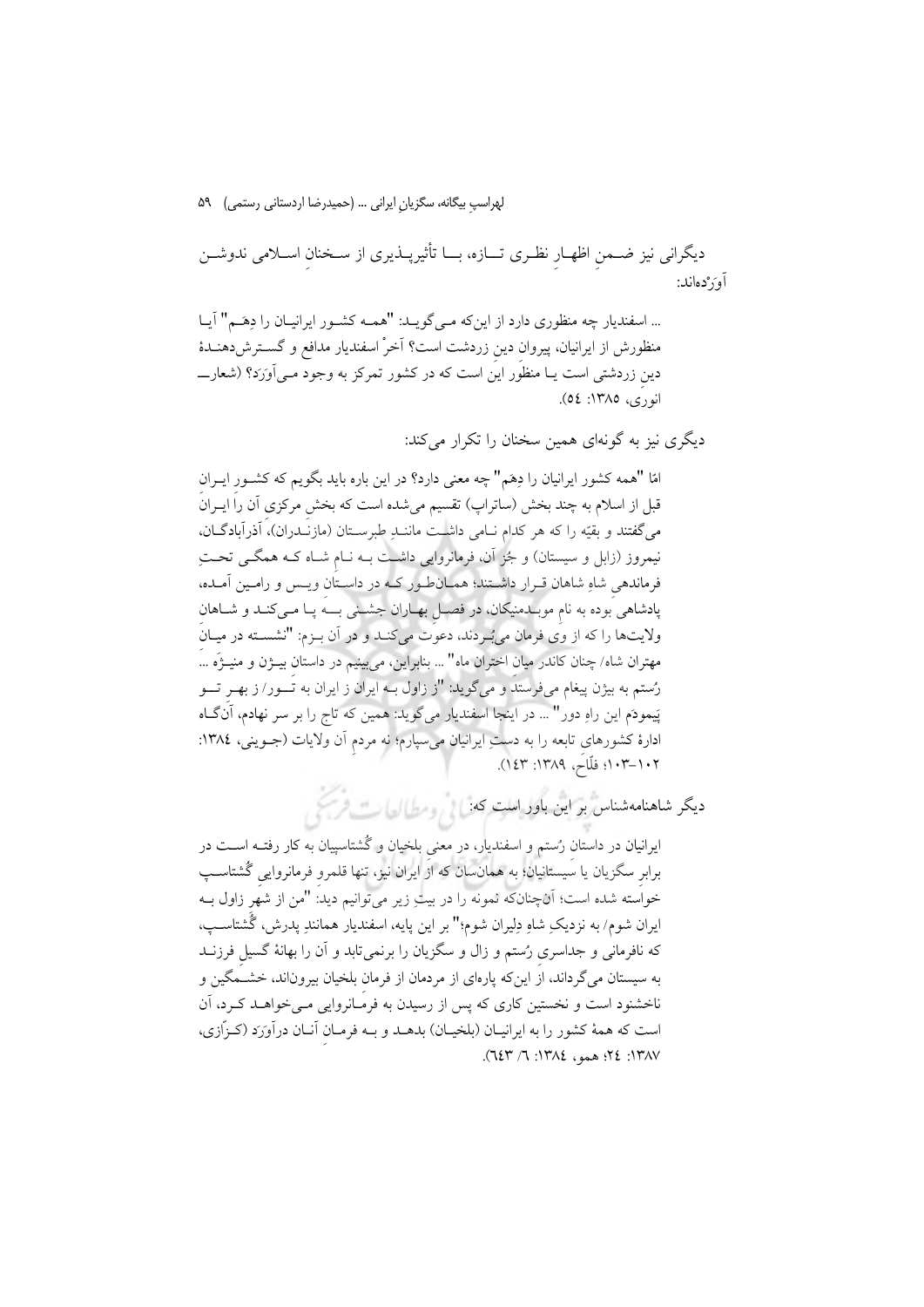کزّازی در جای دیگر به این نکته اشاره میکند که در شاهنامه، گـاه ایــران بــر بخشــی از ابران اطلاق شده است و گويا

خواست از ایران، جایی است کـه پایتخـت در آن بـوده اسـت و پادشـاه در آن بـه سـر می بُرده است. شاید این کاربُرد در نام ایران و ایرانی از شیوهٔ فرمانروایی شاهنشاهی ک در ایران هخامنشی و ایران اشکانی روایـی داشـته اسـت و در پهلــوی کَــذَک ْخُوتاییـــهْ (كدخدايي) يا ملوكالطّوايفي خوانده شده است، به يادگار مانده باشد. در اين شـيوه كـه در روزگار ساسانیان برمیافتد، ایران از دهها سرزمین پدید میآمده است که بر هر ک دام از آنها شاهًى فرمان مىرانده است و شاهنشاه، اين شاهان بومى را در فرمــان مــىداشــته است (کزّازی، ۱۳۸۲: ۳/ ۱۹۷–۱۹۸).

در اینجا بایستهٔ یادآوری است آنچه کزّازی دربارهٔ اینکه تنهـا بخشــی از شــرق کشــور، يعني بلخ، ايران خوانيده مي شيده است، از سوى يبائولوس كاسل (Paulus Cassel)، ایرانشناس قرن نوزدهم میلادی، نیز بیان شده است. او پس از انتشار نَخُستین جلد از کتــاب مطالعاتِ باستانشناسی ایران از فردریش اشـپیگل (Friederich Spiegel) کــه در آن ســخن از قِدْمَتِ «ایرانی» از دورهٔ اوستایی تا پیروزی اعراب بر ایرانیان اسـت، بــه عنــوان کتــاب انتقــاد مي کند و مي گويد که

نام ایران در منـابع کلاسـیک و عبـری، عنـوان رسـمی تمـامی بخـشهـای امپراتـوری هخَامنشی در نظر گرفته نمیشده است. به گفتهٔ او اگر ایران نام رسمی دولتِ مــادی یــاً پارسی میبود، ما بی گُمان در آثار مادی یا پارسی به اّن برمیخـوردیم. َحتّـی واژهٔ مـوردِ نظر استرابون، یعنی اَریانا، به یـک اسـتان در ایــران شــرقی اشــاره مــیکــرد؛ نــه تمــامی امپراتوری (شاپور شهبازی، ۱۳۹۷: ۵۹). و مطالعات است کرکس

جدا از مطالبی که پیشتر دربارهٔ مصــراع مــوردِ بحــث از شــاهنامهشناســان آمــد و تقریبــاً همگی یک سخن میگویند (و اَن ایــن نکتـه اســت کـه اســفندیار بــر اَن اسـت کــه شــیوهٔ ملـوكالطّـوايفي گذشـته را از ميـان بـردارد و تمـام قــدرت را در پايتخـت متمركـز كنـد)، شاهنامهشناسی دیگر، سخنی متفاوت میگوید و بر ایــن بــاور اســت کــه ایرانیــان در ســخن اسفندیار، مقصود کسانی است که پیش از گُشتاسپ در قدرت حضــور داشــتند؛ امّــا پــس ازَ روی کار آمدن گُشتاسپ، از ادارهٔ امور کنار گذاشته می شوند. اسـفندیار مـی خواهــد پــس از رسیدن به پادشاهی، آنان را به قدرت برگردانَد: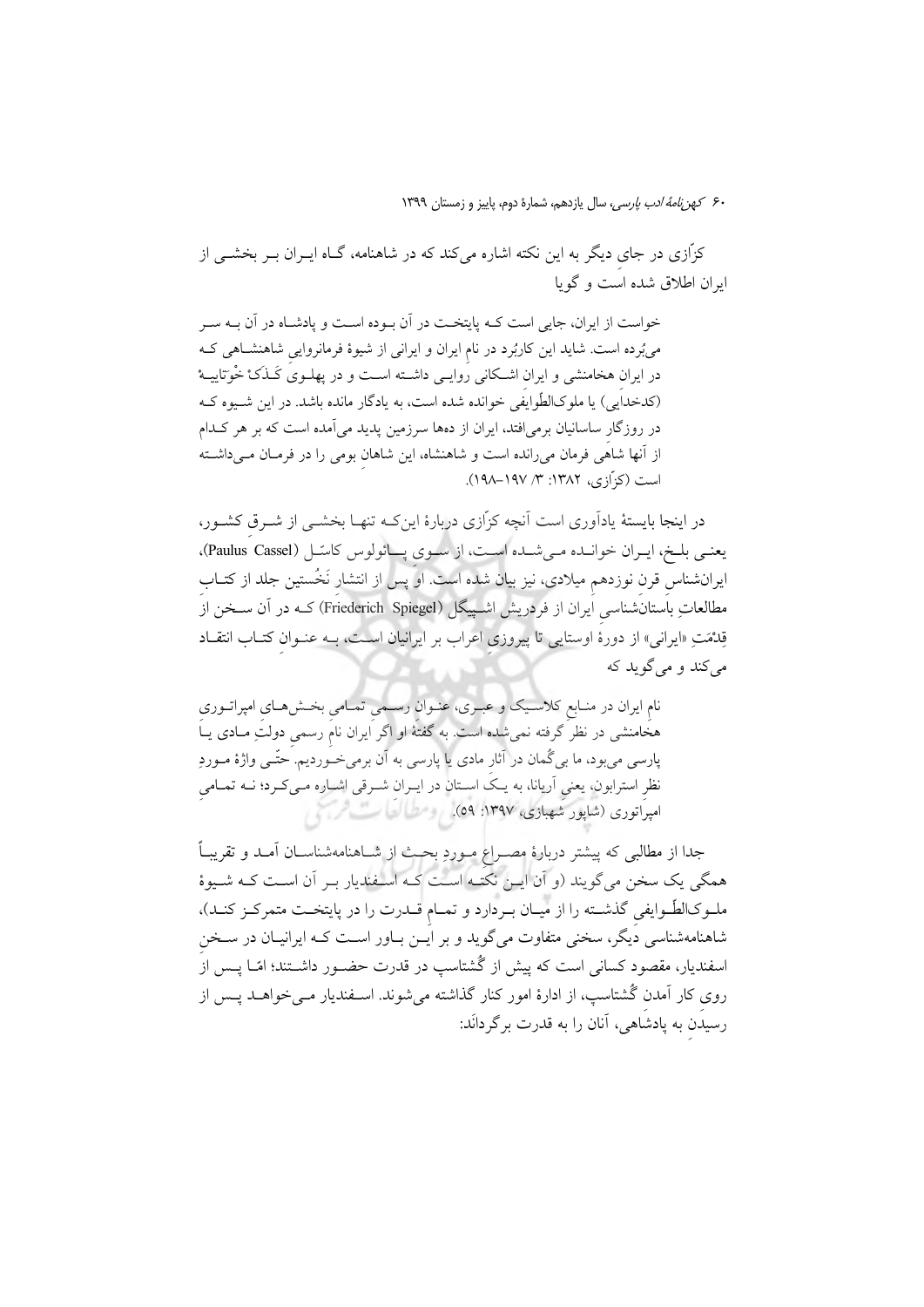### لهراسب بيگانه، سكزيان ايراني ... (حميدرضا اردستاني رستمي) ـ ۶۱

مضمون این مصراع، این پرسش را پدید می آوَرَد که مگر کشور در دستِ ایرانیــان نبــود که اسفندیار می خواهد پس از رسیدن به پادشاهی، کارهای کشور را بـه دسـتِ ایرانیـان سپارد؟ به گُمان نگارنده، باید پاسخ این پرسش را در پادشاهی لهراسپ جُست. در آنجا هنگامی که گُشتاسپ چشم دارد که پدرْ یادشاهی را به او سیارد و لهراسـب درخواسـتِ او را نمیپذیرد، گُشتاسپ پدر را متّهم میکند که همـهٔ توجّـه و مهـر او بـه کاووسـیان است (پنجم ٧/ ٥٣-٥٩؛ ١٠/ ١٠٢؛ ١٢/ ١٢٨)؛ يعني آن خاندانهاي ايرَاني كـه در زمـان کَیْخُسْرَو منصبها و شغلهای مهمّ کشور در دستِ آنها بود و ارجاسـپ در نامــهٔ خــود به گُشتاسپ آنها را جمشـيديانَ مــِيَ نامــد (پــنجم ٩٠/ ١٤٣). در همــان پايــان پادشــاهي کَیخسرَو، هنگامی که او لهراسپ را به جانشینی خود برمیگُزیند و با این کـار اعتــراض بزرگان را برمیانگیزد (چهارم ۳۵۸–۳۶۱)، ما گَواهِ رفتن پادشاهی ایــران از دودمــانی بــهَ دودمانی دیگر، یا دستکم از خانـدانی بـه خانـدانی دیگـر هسـتیم. از سـوی دیگـر، از کشمکش میان گُشتاسپ با پدرش بر سر پادشـاهی، چنـین برمـی]یـد کـه در پادشـاهی لهراسب، افرادِ اَن دودمان پیشین که گُشتَاسب اَنها را به تحقیرْ بیگانگان می نامــد (یــنجمَ ۸/ ٥٩)، هنوز همچنان مقَامهای مهمّ کشور را در دست داشتند؛ همچنانکه خاندانهــای اشکانی پس از روی کار آمدن ساسآنیان داشتند؛ پس می توان نتیجه گرفت کـه پــس از نشستن گُشتاسپ به جای پدر، دستِ آن خاندانهای کهن، کمکم از کارهای مهمّ کشـور کوتاه شَده باشد و نوخاستگان جای آنها را گرفته باشَند. اکنـون تهدیــدِ اســفَندیار را کــه کشور را به ایرانیان خواهد سپرد، مُیّتوان چنین برداشت کرد که او مــیخواهــد پــس از برانداختن پدر، دستِ پیـروان او را نیـز از کارهـای مهـمّ کشـور کوتـاه کنـد و بزرگـان دودمان پیشین را که اکنون برکنار و به اصطلاح خانهنشین شدهاند، بـر سـر کـار بیـاورَد. اسفندیار آن بزرگان را در برابر این نودولتان، ایرانیان یعنی مردم نِژاده مـیiامـد (خـالقی مطلق، ۲۰۰٦: ۲/ ۲۷٤؛ رستگارَ فسایی، ۱۳۸۰: ۱٤۳).

خالقی مطلق در جای دیگر، به این نکته هم اشاره دارد که چون کَیخسرَوْ لهراسـپ را بــه جانشینی خود برمیگزیند، ایرانیان از اطاعتِ او سر باز میزنند؛ زیــرا از دیــدِ آنــان، لهراســپ بيگانه است و نانژاده؛ چنانکه زال دربارهٔ او مي گويد:

بَـــدايران چُــــن اَمــــد بَــــه نــــزدِ زرَسَــــبِ مستَ أوْرِمايَــــهاي ديــــدمش بــــا يَـــك اســــب (فردوسی، ۱۳۹۳: ۹۰۷/۱)

خالقی مطلق بر آن است که اگرچه ایرانیان لهراسب را مردی بیگانه می دانند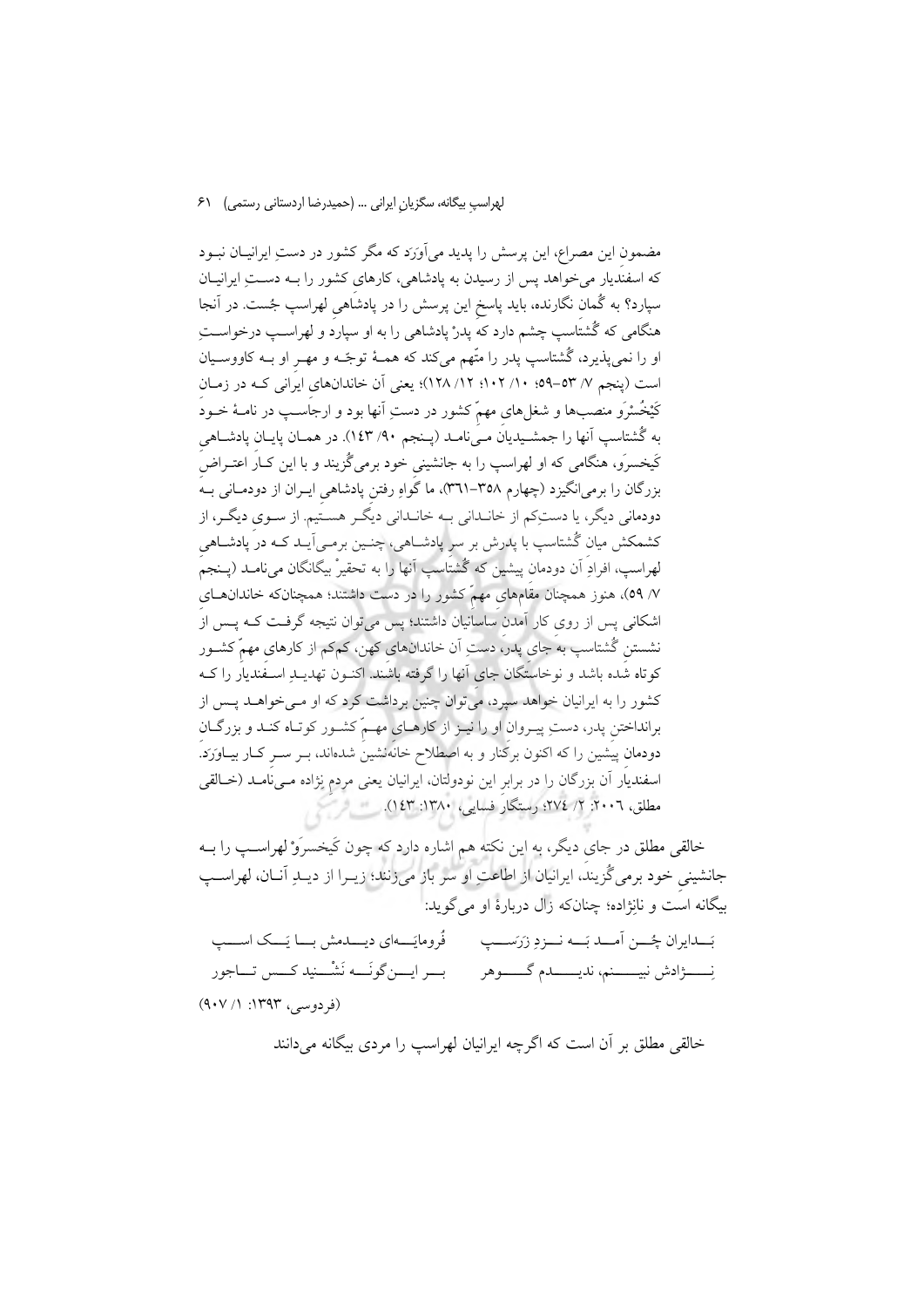ولی منظور این نبوده است که او را از بُنْ مردی ناایرانی می شمردند؛ پس مُــراد از ایــران در عبارت، قلمروی محدود، یعنی ایران خاوری است و ایـن لهراسـپ از مـردم ایـران خاوری نبوده و از بُخش دیگر ایران بداُنجا رفته بود؛ بنابراین، اگر بتــوان ایــران را ُمطلــقٌّ ایران شرقی گرفت، مردم آنجا را نیز میتوان به مطلق ایرانیان نامید و نتیجـه گرفـت کـه خواسَتِ اسفندیار از ایرانَیان … بزرگان ایران خاوری است (همو، ۱۳٦۰: ٤٤٨–٤٥٣).

روشن است آنچه خالقی مطلق دربارهٔ «ایرانیــان» در مصــرع یادشـُــده و مقصــود از آن در سخن اسفندیار میگوید، در تضادّ با سخن کسانی است که در گروهِ نخستِ پیشگفته جــای می گیرند؛ به این معنا که گروهِ نَخُست، اسـُفندیار را ادامـهدِهَنـدهٔ راهِ یـدر در متمرکـز کـردن قدرتِ مرکزی می،دانند و کنار گذاشتن هر کسی جُز خانــدان گُشتاســب از حکومــت (زیــراً آنان از ایرانیان، تعبیر به گُشتاسییان می َکنند)؛ امّا خالقی مطلـقّ، بــر بنیــادِ تعبیــری کــه از واژهٔ ایرانیان دارد، برخلافِ آنان معتقد است که اتّفاقاً اسفندیار بر آن است برای مخالفت بــا یــدر، دوباره خاندانهای غیر گُشتاسپی را به حکومت برگردانـَـد و از دیــدِ ایـــنَ شــاهنامهشــناس، ایرانی نه گُشتاسییِ، بلکه نِژادگان ایرانی است که اساساً کدام خاندان مـی توانـد شـریف-تـر از خاندان رُستم باشد.

أنچه در سخن خالقی مطلق میبینیم، دربردارندهٔ دو نکته است: ۱) لهراسب و خانــدانش نسبت به خاندانهای دیگـر ایرانـی بیگانـهانـد؛ ۲) مقصـود از ایرانیـان در سـخن اســفندیار، نِژادگان ایرانی یا بهتر بگوییم، سیستانیان است. نگارنده در پژوهش پیش رو نیز میکوشــد بــا توجّه به منابع گوناگون، درستی سخن خالقی مطلق را نشان دهد و بدان اسـتواریای بیشـتر .<br>٤. بعث و بودمسي تحقيق مسكاه علوم السائي ومطالعات فريحي

# ٤. بحث و بورىسى "<br>١.٢ بيگانگ*ې لهر*اسپ " سرال *جامع علوم إنساني*

چنانکـه پیش از این آمد، پهلَوانان دربـار کَیخسرَو، به ویـژه زال، لهراسپ را نانِژاده میداننــد که به نظر میرسد با توجّه به منابع شبهِ تاریخی دورهٔ اسـلامی، مـیتوان ایـن نـانِژادگی یـا بیگانگی را نشان داد.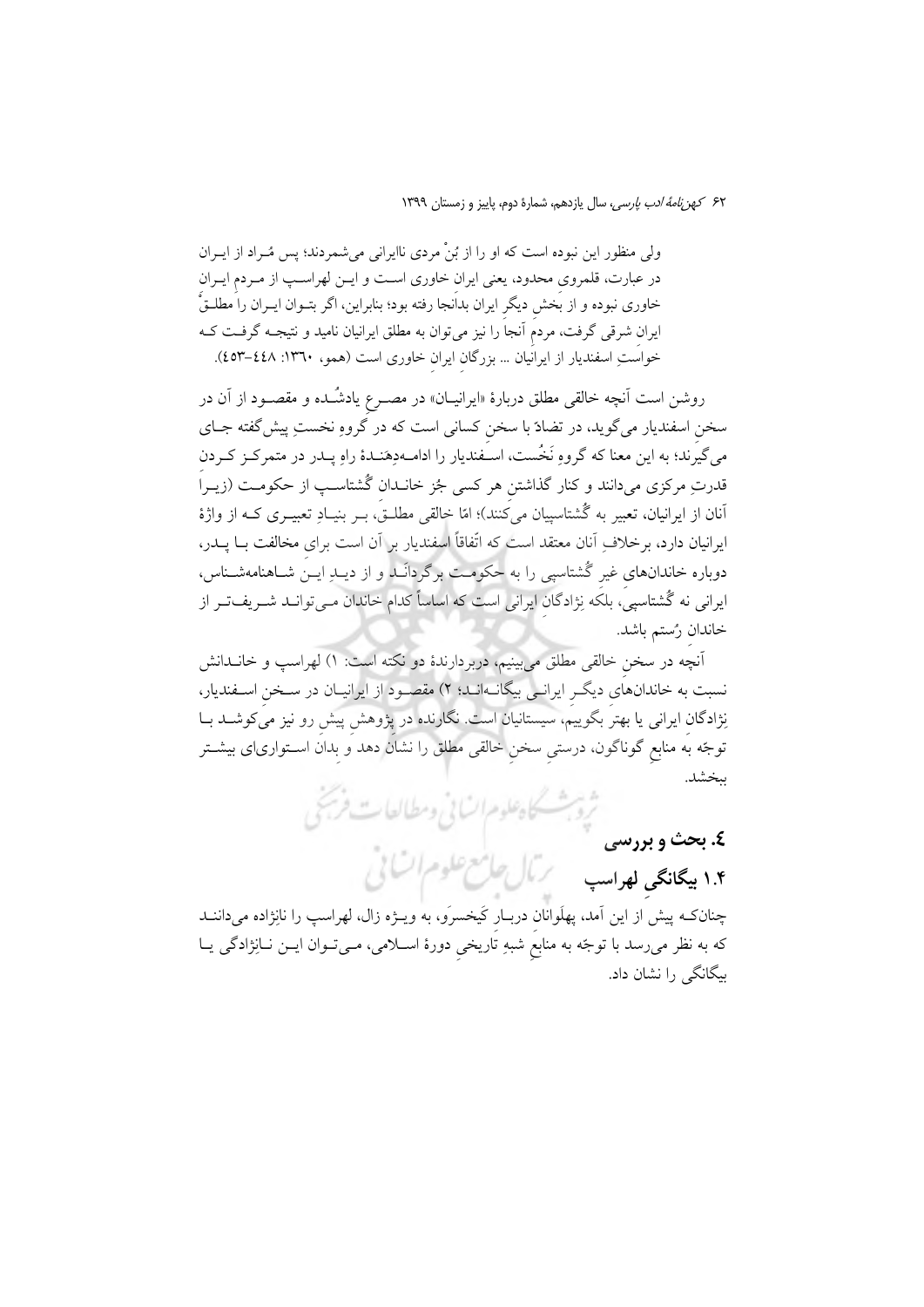### ۱.۱.۴ صابئی بودن لهراسپ

یکی از منابعی که ما را یاری میدهــد تــا بیگــانگی لهراســپیان را بیــابیم، کتــاب زَیْــنالْاَخبــار گَرْدیزی است. در این کتاب، پس از سخنگُفتن از لهراسپ، به گــزارش زنــدگی گُشتاســپُ پرداخته میشود و میآید: «دو روز از پادشاهی گُشتاسپ گذشته بود ک*ی زَرْدْشت بیرون آمـذ* و پیش از آن دین صابی داشتندی» (گَرْدیزی، ١٣٨٤: ٧٧). در التنبیه و الاشــراف نیــز بــه ایــن نکته اشاره شده است کــه «ایرانیــان پــیش از اَن [پــیش از اَمــدن زردشــت و پــذیرش دیــن زردشتی از سوی گُشتاسپ] بر دین حنیفان یعنی صابئان بودند» (َمســعودی، ۱۳۸۹: ۸۵–۸٦)َ. همین سخن را دَیگر منابع چون الکَامـل و فــارسiامــه اَوَرُدهانــد (ابــن|ثیــر، ۱۳٤۹: ۳٤–۳۵. ابنبلخي، ١٣٨٥: ٤٩).

مسعودی دربارهٔ دین صابئی نوشته است که «صابئان به صابی بــن متوشــلخ بــن ادریــس انتساب دارند که وی پیرو دین حنیفی قدیم بود و به قولی، نَسَب ایشان به صابی بــن مــاری است که به روزگار ابراهیم خلیل، علیهالسّلام، بوده اسـت» (مسـعودی، ۱۳۸۹: ۸٦). صــاحب آفرینش و تاریخ، دربارهٔ دین صابئان نوشته است که «بیشتر مردم بـراّنانــد کــه دیــن ایشــان، دینی میان دین یهود و نصاراً» است<sup>7</sup> (مقدســی، ۱۳۸٦: ۱/ ۲۳۰). مقدســی در جــای دیگــر و البتّه دیگر مورّخان، از شخصی به نام بوذاسفِ ِهندی یاد میکنند که مردم را به کیش صــابئی خوانده است (همان: ٢/ ٥٠٠؛ بيرونيَ، ١٣٨٩: ٢٩٣؛ مسعودي، ١٣٨٧: ١/ ٥٨٨). مطابقَ با ايــن سخنان، غیر ایرانی بودن این اندیشه کاملاً آشکار است و گرایش لهراسپ به این بــاور (چــه آن را ترکیبی از دین یهود و نصارا و چه آیینی هندی بدانیم) میتوانسته است دلیلی باشد بـر این که پهلوانان ایرانی او را بیگانه بخوانند و برای فرمانروایی بر ایرانیان مناسب ندانند.

در اینجا باید به این نکته اشاره شود که مطابق با سخن نویسندگان دورهٔ اسلامی، صــابئان دو گروه بودند: یک گروه که پیروان بوذاسف در هند بودهاند و گروهِ دیگر، صـابئان حرّانــی که دیارشان میان واسط و بصرهٔ عراق بوده است که اینان بنا بر سخن ابوریحـان، پـیش از آن تا سال سی|م حکومتِ گُشتاسپ، در بلخ میزیستند (بیرونــی، ۱۳۸۹: ۲۹۳–۲۹٤؛ مســعودی، ۱۳۸۷: ۱/ ۲۱۸). از پـژوهش پـژوهندگان معاصر نیز بـرمی]ید که سـخن ابوریحـان در ایــن بـاره صحيح است؛ چنانکه مهرداد بهار و اسماعيلپور (١٣٩٤: ١٦٦)، بـه مهاجران هـنـدياي اشاره میکنند کـه در میانرودان میزیستند (بهار، ۱۳۹٤: ۱٦٦).

پیوندِ صابئان بلخ و میان٫ودان (حرّانی) را در شخصیّتِ لهراسپ شاهنامه و دیگــر منــابع اسطورههای ایرانی (متنهای شبهِ تاریخی دورهٔ اسـلامی) خــواهیم دیــد؛ امّــا پــیش از آن بــه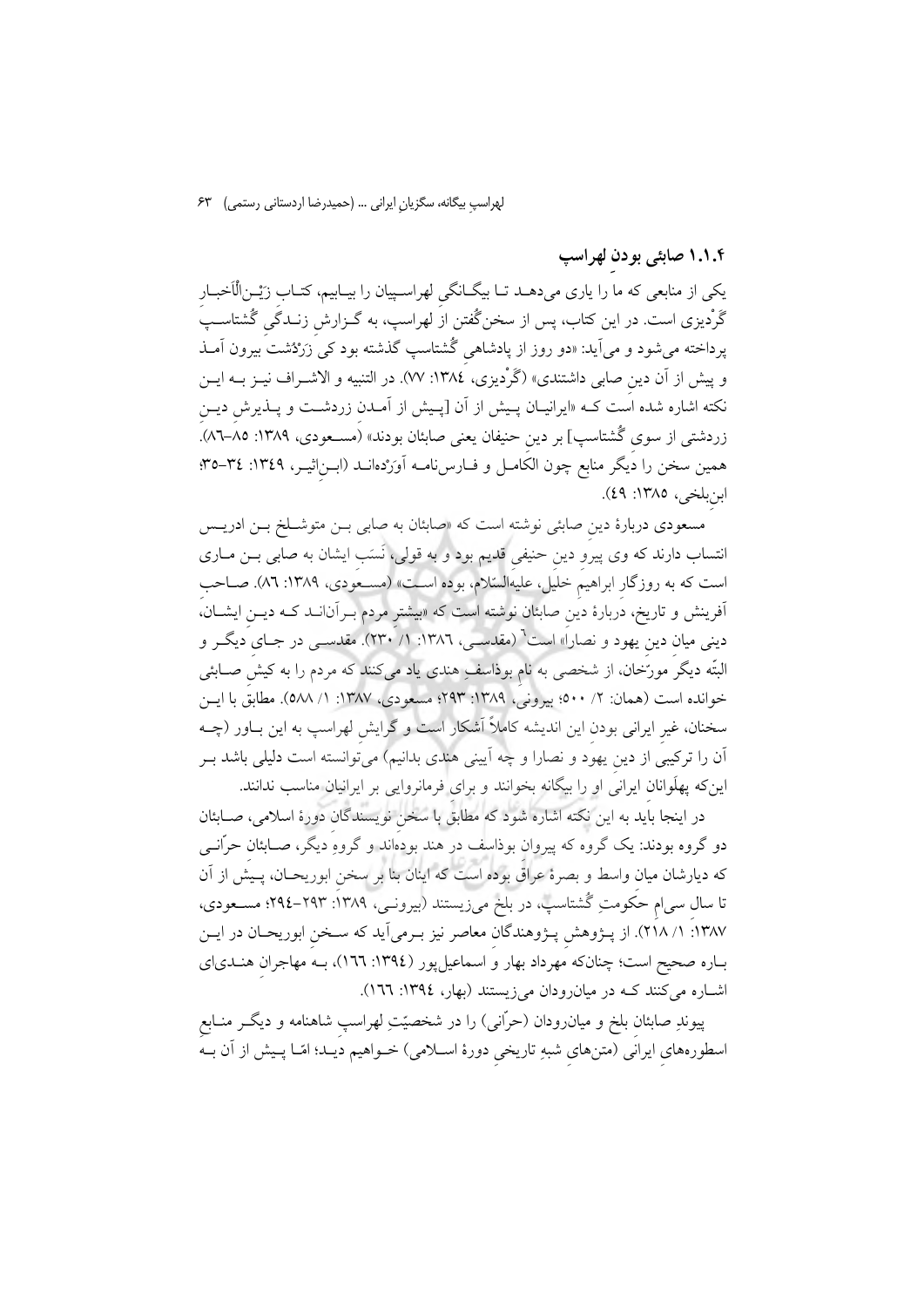بیتهایی میپردازیم که در شاهنامه، به آشکارْ گویای خُلقوفخُوی صـابئی لهراسـپ اسـت. لهراسب پس از کنارهگیری از قدرت و واگذاری سلطنت به گُشتاسَب: بَـــه بَلْـــخ گُـــزين شُـــد، بَـــدان نَوْبَهـــار كه يسزدان يرســـتان بَـــدان روز گـــار كـــه مــــر مكّـــه را تازيــــان ايــــن زمــــان مـــــــــــر آن خانَــــــــه را داشــــــــتندي چنــــــــان فُسرود اَمسـد اَنجسـا و هَيْكَــــل ببســــت... بَــدان خانَـــه شُـــد شـــاهِ يـــزدانپرســـت بپوشـــــيد جامــــــهئ پرســـــتش پــــــلاس خرد را چنان كرد بايسد سهاس بيفگنـــــــــد يـــــــــاره، فُروهِشـــــــت مـــــــوي ســــوى روشـــــن دادگــــر كــــرد روى بسو آن سسان پرسستید بایسد خسدای همــي بــود ســي ســال پيشــش بَــه پــاي جنــــــان بــــــوده بُـــــــــد راهِ جمشــــــيد را نيــــــــايش همــــــــى كــــــــرد خورشـــــــيد را  $(2 \cdot 7 \cdot 1797)$ (فردوسی)

میرجلالالدتین کزّازی، در گُزارش این ابیات به ایــن نکتــه اشــاره داشــته اســت کــه: «بــه درستی دانسته نیست که کیش لهراسب چه بوده است و از نوبهـار بلـخ، پرستشـگاهِ کــدامین دین خواسته شده است». او پُس از این، بر این نظر می رود که کیش ایرانیان در پـیش از ســر برآوردن زردشت، کـیش مهـری بـوده اسـت (کـزّازی، ١٣٨٤: ٦/ ٣٧٨-٣٧٩)؛ امّـا بــه بــاور نگارنده،َ از اَنچه دربارهٔ لَهراسب، نظیر نشستن به معبد، هَیکل بستن، پوشیدن جامــهٔ پشــمینه،َ انداختن زینتِ مادّی، فُروهِشتن موی و روی به سوی خورشـید کـردن و پرسـتش آن بیـان شده، میتوان دریافت که او گرایش های صابئانه داشته است که از جملـه شــاخههــای کـیش گنوسی است. گنــوس بــه معنــای دانــشّ و معرفــت اســت (یونــاس، ۱۳۹۸: ۱۳۲) وَ تفکّــرَ گنوسی، اندیشهای برآمیخته از باورهای هلنی، بابلی، مصری، یهودی و ایرانی است (بهـار ــ اسماعیل پور، ١٣٩٤: ١٢٥؛ یوناس، ١٣٩٨: ٩٧-١٢٨، ١٣٤–١٣٥) کـه اسـاس آن را رهـایی از جهان مادّة ساختهٔ دستِ اهریمن شکل داده است و این رهایی با ریاضت و رنج دادن جســم حاصل میشود؛ به سخن دقیقتر، گنوس «به مردم درکِ کامل دانشی را توصیه مــیکـُرد کــه میتواست برای روح، یعنی نَفْس درونی و حقیقی رستگاری نهایی از فساد و شرّ این جهـان را به ارمغان آوَرَد و آن را به اماکن بهشــتی هــدایت کنــد» (اَسموســن، ۱۳۷۳: ۱۹۱؛ یونــاس، ۱۳۹۸: ۱۳۷). آنچه در رفتار لهراسَپ میبینیم اَشکار است کـه از جـنس همـین کُـنش۵حـای گنوسی است. روشن است که پشمینهپوشی، دوری از زینـت، فُروهِشـتن مـوی و بــه معبــد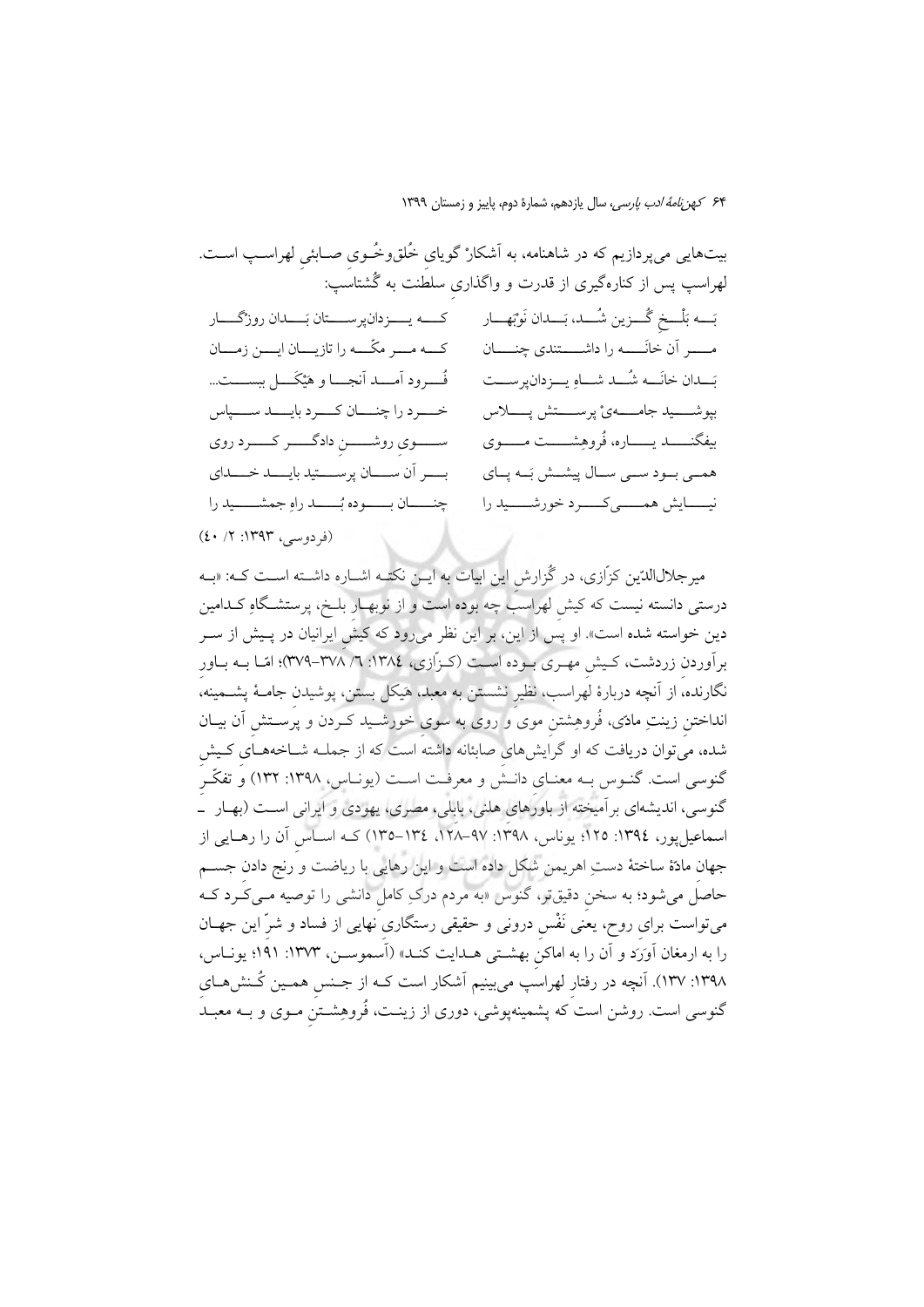نشستن، کردارهایی عرفانی (گنوسی) است؛ امّا در ایــن میــان، معنــای هَیکــل بســتن روشــن نیست که باید دربارهاش توضیح داد.

در معنی هَیکل بستن، اَوَرْدْهاند که اَن کنایه از «مُرْدَن» است (تبریزی، ۱۳۵۷: ذیـل هَیْکَـل بستن)؛ اگرچه جلال خالقی مطلق (۲۰۰٦: ۲/ ۲۲۰) این معنی را نمیپــذیرد و آن را ً«کُســتی بستن» معنی میکند. به باور نگارنده، معنیای که صاحب بُرهان قاطع ارائه داده اسـت، معنــی درستی است؛ امّا مقصود از مرگ در اینجا، مرگِ گنوسی است؛ مرگی پیش از مـرگ پــا بــه عبارتِ بهتر، گذشتن از تَن و استحالهٔ انسان در مسـير رسـتگاري اسـت؛ از همـين روي، در متنی در پیوند با صابئان، می,بینیم که جان به تن شِکْوه<sup>َ</sup> میکند که: «با تــو چــون کُــنم؟ در اَن جهان با تو چون کُنم؟ کاین تن به کِرِمهای دوزخی خـوراک همـی(هـد» (هالرویـد، ١٣٩٥: ۳۵۰) و در متنی دیگر، چنین خواستِ خود را بر زبان جاری میکند: «مـن بـه سـوی خانـهٔ خداونـد برمـيخيـزم و بــه منزلگــاهِ ابــدي ســفر مــيكـنم. ايــن چيــزي اســت كــه مــن در جُستوجُويش هستم» (همان: ٣٥٣). اين مرگِ گنوسي، همان مرگي است كـه مانويـان (كـه آنان هم از جمله کیشهای گنوسی<mark>اند و اساساً خودِ مانی و پدر و مادرش نیز از همین گـرو</mark>وِ گنوسی صابئان بودهاند/ بهار\_اســماعیلپــور، ١٣٩٤: ٢٦ و باورهــای ایــن دو گــروهِ گنوســی بسیار به هم نزدیک است/ مقدسی، ۱۳۸٦: ۱/ ۲۳۰) آن را سبب رسیدن بـه زنـدگی حقیقـی میدانند؛ از همین روی، در متنهاشان آوَرْدهانــد: «... اگــر بمیــرَی زنــده بَــوی...» (هالرویــد،  $(1717.11790$ 

بنا بر آنچه گفتیم، می توان بر آن بود که لهراستْ صابئی ای است که مانندِ همـهٔ گنوسـیان (و مطابق با متنهای صابئان) میکوشد از جهان مادّی و تن کناره بگیرد و با ریاضت، یعنبی جامهٔ پلاس پوشیدن، یاره افکندن، موی فُرو هِلیــدن، رو بــه ســوی خورشــید داشــتن<sup>۷</sup>و بــه پرستشگاه نشستن، به مرگِ گنوسی (هَیْکَل بستن) دست یابد و با تحقّق گنوس در خود، بــه ربال جامع علوم السابي رستگاری رَسَد.

از آنچه گذشت و مطابق با آنچه ابوریحان در پیوندِ «بهارهای اصنام و فرخارهــا و دیگــر آثار ایشان» با آنچه «در ثغور خراسان که به هند متّصل است» بیـان داشـته (بیرونـی، ۱۳۸۹: ۲۹۷) و در نظر گرفتن این نَکته که لهراسپ هم مطابق با شاهنامه در بلخ (ثغور خراســان کــه به هند متَّصل است) و در معبدِ نوبهار نشست دارد (اندیشهای که به بیرون از مَرزهـای ایــران تعلُّق داشته است)، میتوان بر آن بود که لهراسـپ از نظـر پهلَوانــان ایرانــی، نــانِژاده شــمرده می شده است.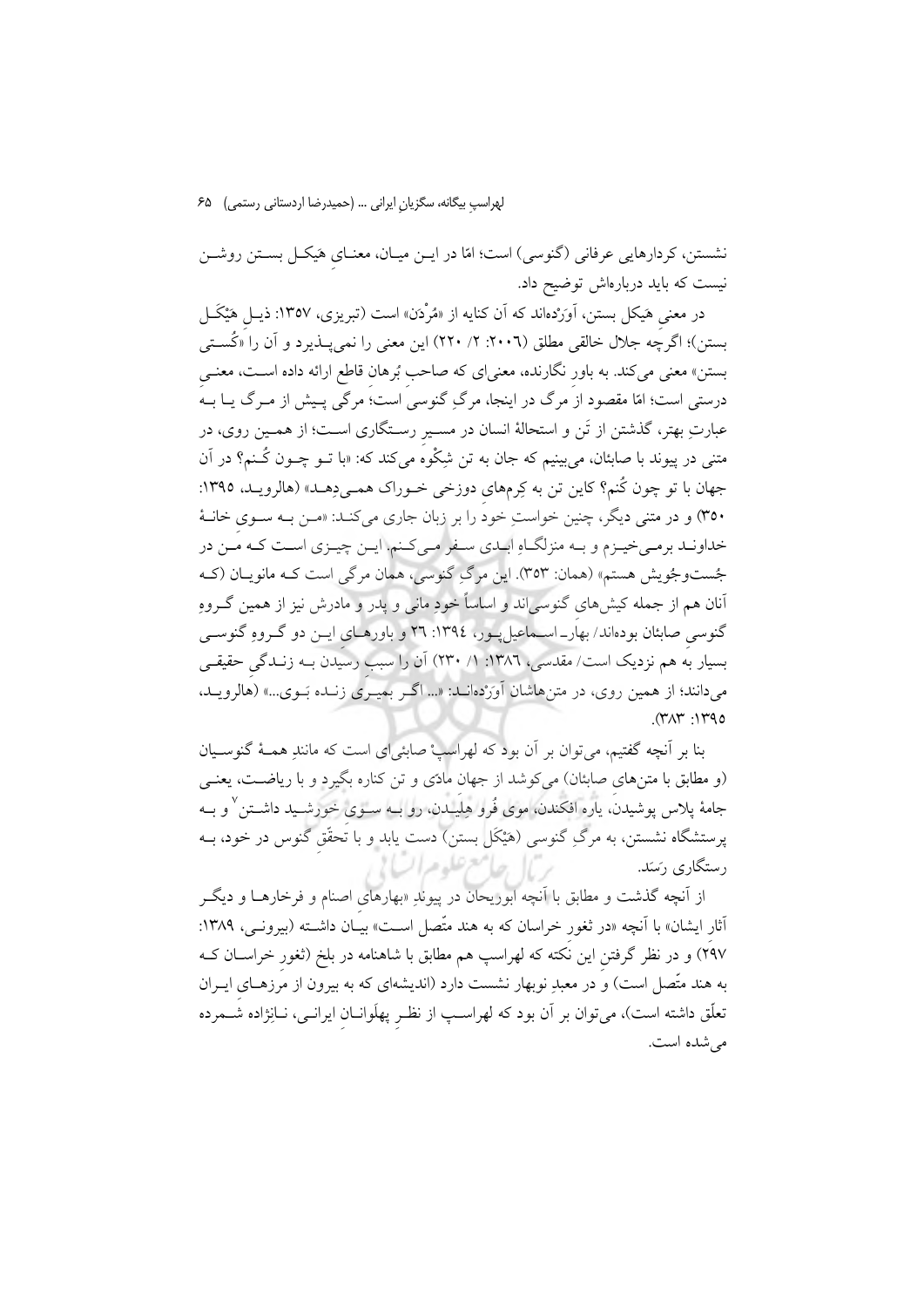پیش از این، از پیوندِ صابئان بلخ و میانرودان سخن گفتیم و اَوَرْدیم که صــابئان حرّانــی (میان رودانی) بقایای صابئان بلخ و پیروان بوذاسف بودهاند؛ بنابراین، باید بتوانیم بــه گونــهای ردِّ پای لهراسپ صابئی را در میان٫ودان نیز بیابیم که این موضوع بــه آشــکار در منــابع دیــده میشود و پس از این بدان میپردازیم؛ امّا اینکه از کزّازی پیشتر نقل شد که دین ایرانیـان در پیش از زردشت، دین مهری بوده است، درست می ِنماید؛ زیرا به عقیـدهٔ برخــی پژوهنــدگان چــون محســن مويّــدي (بنگريــد: اشــعري، ١٣٦٢: ١٩٠) در انديشــهٔ صــابئان بــينالنّهــرين، نشانههایی از مهریرستی دیده می شود.

### ۲.۱.۴ لهراسب و بختالنصر

پیش از این، از پیوندِ لهراسپ و بلخ با میانرودان گفتیم و در اینجا بر آن هستیم کـه بــه ایــن موضوع به صورتِ مشخّص تر بپردازیم. در پیونلوِ لهراسپ با میـان٫ودان همـین بـس کـه در منابع اسطورهای، لهراسپ را شخصیّتی بسیار نزدیک به بُخـتالنصـر یـا خــودِ او مــییــابیم. بختالنصر يا نِبوكَدنِصَّر (Nebuchadnezzar)، مطابق تواريخ پسر نَبوپُلَسَّـر (Noabopolassar)، پادشاهِ مقتدر بابلی در قرن هفتم پیش از میلادِ مسـیح اسـت. نِبوَکَدنِصَـّـر در زمــان حکومــتِ پدرش با شاهزادهخانمی از قوم ماد، آمیتیس (Amythis)، نــوادهٔ کیــاکزار (Cyaxare، پادشــاهـی میان ٦٢٥–٥٨٥ پ.م) ازدواج میکند تا عاملی در اتّحادِ دولتِ مـادی و بابـل، علیــهِ اَشــور و ســـقَوطِ اَن در ســـال ٦١٢ پ.م شـــود (ديـــاكُنف، ١٣٩٥: ٩٨؛ گيرْشْـــمَنَ، ١٣٨٦: ١٣٠-١٣١؛ فِرای، ۱۳۸٦: ۱۹!؛ داندامایف، ۱۳۹۱: ۱۷۸). نِبوکَدنِصَّر حمله به هیکل سـلیمان در اورشـلیم و اسارتِ يهوديان در سال ٥٩٦ پ.م و همينطور تصرّفِ مصر، سوريّه، فينيقـه، صــور و... را در کارنامهٔ خود دارد. او با انجام لشکرکشیهای منظّم و البتّه بیباکانه، میتواند دولتی مقتــدر و مستحکم را پایهریزی کند؛ به گونهای که او از خلیج فارس تا مرزهـای مصــر را در دســـتِ خود میگیرد (کینگ، ۱۳۸۲: ۲۳۷). <sub>حا</sub>ضع علم مراک

پیش از بیان پیوندهای لهراسپ با این شخصیّتِ تأثیرگذار در تاریخ بابل، این موضـوع را در نظر داشته باَشیم که اگـر بخــواهیم همتــایی تــاریخی بــرای لهراســپ اســطورهای بیــابیم، بی گُمان اَن شخصیّت در تاریخْ کیاکزار مادی میتواند باشد که بـا بابلیــانی چــون نَبوپُلَسَّــر و پسرش نِبوکَدنِصَّر، پیوندی سیاسی ــ خانوادگی دارد و حتّی یکی از نوادگــان خــود را بــه او، به زنی میدهد. مطابق اسناد، این پیوند میان مادها و بابل تا جایی پـیش مـیرود کـه ایرانیــان مادی به دربار بابل راه میbیابند و مثلاً کسی به نام بگهیــازو (Bagayāza) کــه از مادهــا بــوده،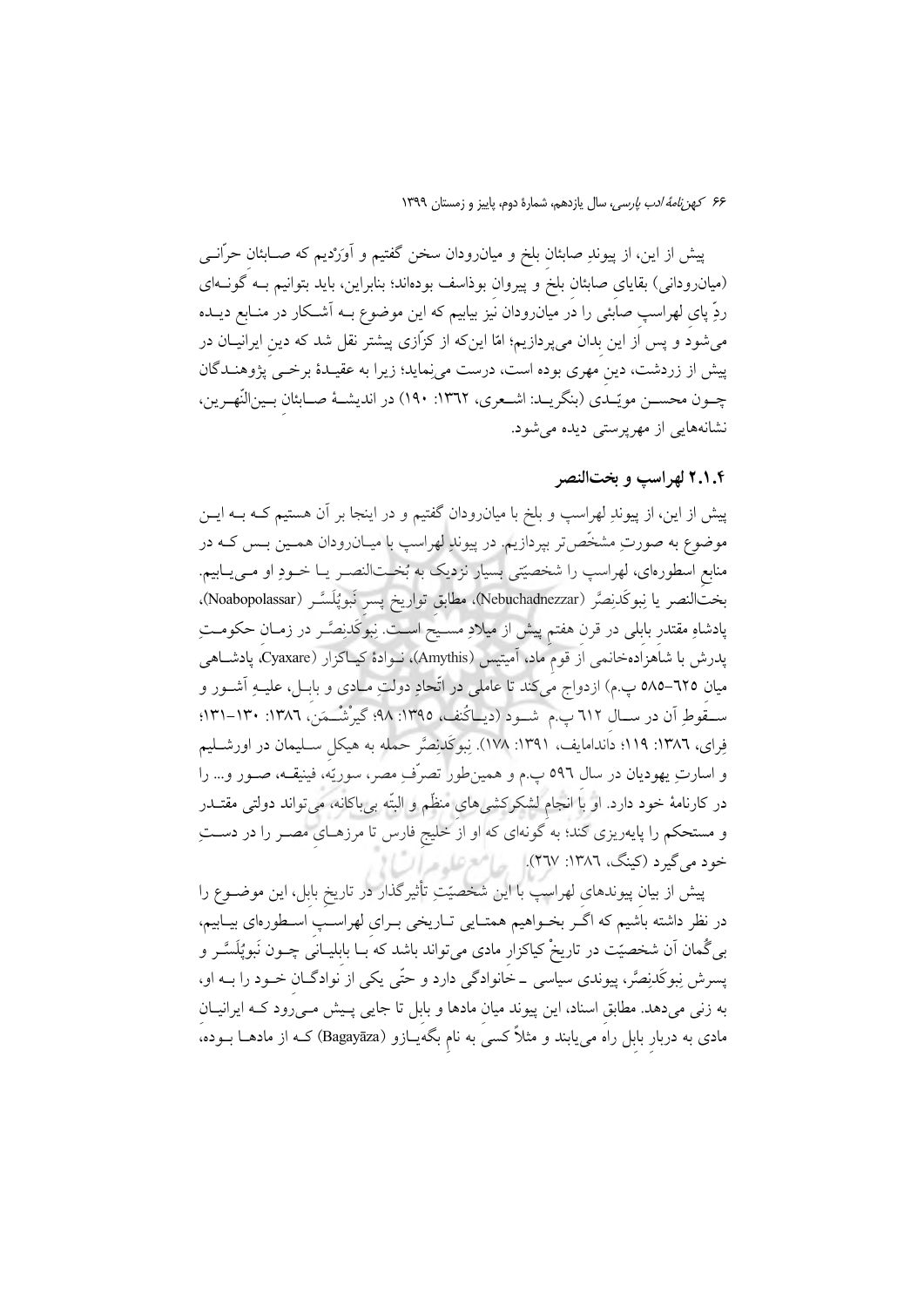مدّتِ پنجاه سال در دربار نِبوکَدنِصَر حضور داشــته اســت. ایرانیــان در ایــن زمــان حتّــی در معابدِ بابلی به کار میپردازند (داندامایف، ۱۳۹۱: ۱۷۸). با توجّه به این سخنان، آیــا مــیتــوان لهراسپَ را همان کیاکزار مادی پنداشت که به دلیل پیوندِ سیاسی با پادشــاهان بیگانــهٔ بابــل و حتّٰی تأثیرپذیری فرهنگی (فراموش نکنیم که کیش صابئی، کیشــی کــه لهراســپ هــم بــر اَن بوده، در حرّان رواج داشته؛ همانجایی که در سدهٔ پنجم پیش از مـیلاد، در اذهــان عمــومی، سرزمینی مادی پنداشته میشده است/ همان: ۱۷۸) در میـان پهلَوانـان ایرانـی بیگانــه شــمرده شده است؟ و آیا می توان چنین انگاشت که اگر اسفندیار به مـادرش مـیگویـد کـه پـس از گرفتن حکومت، همه کشور را بــه دســتِ ايرانيــان خواهــد داد، مقصــودش ايــن اســت کــه لهراسپ اساساً از شمال غرب ایران (از مادها) است و چــون او بــا بیگانگــان دمخــور بــوده، اسفندیار میخواهد دوباره کشور را به دستِ ایرانیانی دهد که آمیختگـی سیاسـی و فرهنگـی با بیگانگان نداشته و ندارند؟ به این مسأله بازخواهیم گشت. امّا اکنون پیونـدهای لهراســپ و بختالنصر در متنهای دورهٔ اسلامی:

در اخبارالطّوال لهراُسپ پسر عموی بختالنصر است؛ به ایــن معنــا کــه لهراســپ، پســرِ كَيْمِيْس پسر كيابنه پسر كَيقباد و بختالنصر، پسـر كانجـار پسـر كيانبــه پســر كيقبــاد اســت. بختالنصرْ ســـردار سپـــاهِ لهــــراسپ اســت و او بخــتالنصــر را بـــرای کُـــشتن بـــزرگان بنیاسراییل و ویرانی شهر ایلیا میفرستد. در این اثر، لهراسپ مُقیم شــوش اســت (دینــوری، ۱۳۹۰: ٤٨). در تاریخ بلعمی نیـز بختالنصر سردار سـپاهِ لهراسـپ اسـت و بنـی|ســراییل را می کُشد. با این تفاوت که برخلاف ِگفتهٔ دینـوری، گفتـه شـلده اسـت کـه لهراسـپ در بلـخ نشست دارد (بلعمي، ١٣٨٥: ٤٥٤-٤٥٤) و از خاندان گودرز دانسته مـيشـود (همـان: ٤٥٩، ٤٧١). در مجمل|لتّواريخ و القصـص (١٣٨٣: ٩٢، ٤٣٦، ٤٤٣)، بخـتالنصـر را همـان رهــام گودرز میدانند. در مجمع|لانساب نیز بخت|لنصر پسر گیو گـودرز و البتّــه ســردار لهراســپّ است «که او را به پهلــوی رهــام گفتنــدی» (شــبانکارهای، ١٣٨١: ١٣٥). همــين ســَخن را در فارسiامه نیز میبینیم (ابن<sub>ن</sub>بلخی، ۱۳۸۵: ٤٨). در تاریخ گُزیــده نیــز «لهراســبِ کیــانی، رهــامِ گـودرز را كـه در شـام او را بخـتالنصـر گوينـد، بفرسـتاد تـا بـــه كيـــن شــعيا چنـدان از بنی|سراییـل بکُشت کـه اَسیا بر خون ایشان دایر گشت و بیــتالمقــدّس و َســلیم … خــراب كرد» (مستوفى، ١٣٨٧: ٥١). در تجـاربالامـم و طبقـاتِ ناصـرى نيـز بخـتالنصـر سـردار لهراسپ است (مسکويهِ رازي، ١٣٨٩: ١/ ٧٦؛ منهــاج ســراج، ١٣٨٩: ١/ ١٤٤). البتّـــه برخــي منابع، لهراسپ را خودِ بختالنصـر مـىداننـد (مجمـلالتّـواريخ و القصـص، ١٣٨٣: ٣٨). در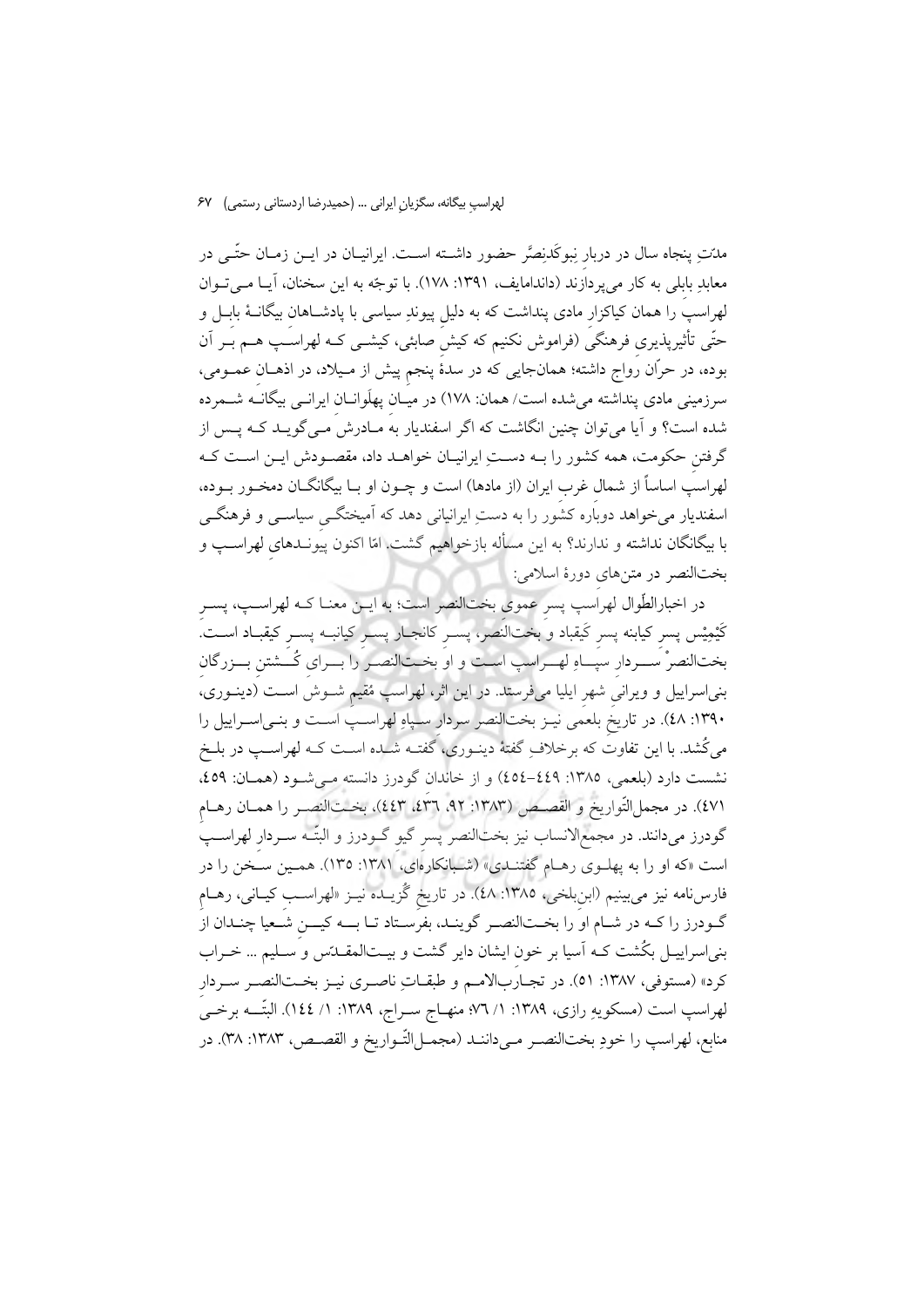بـرخی منـابع نیز آنچه از ویـرانکـردن بیتالمقدّس و آواره کردن یهودیان بــه بخــتالنصـر نسبت دادهاند، به خودِ لهراسپ انتسابَ یافته است (مقدسی، ۱۳۸۲: ۰/ ۵۰۲).

آنچه از منـابع دورهٔ اسـلامی اَمـد، بـــه اَشـكار نـــشان مــیدهــد كــه ميـان لهراســب و بختالنصر پیونـدُی بسیـار نزدیک است؛ امّا یک نکتهٔ ظریف ِ دیگر هم در مطالب پیش گفتــه وجود دارد و آن اینکه در بیشترِ این منابع، کوشش بــر آن بــوده اســت تــا میــان لَهراســپ و بختالنصر و گودرزیان که از نزدیکان و همتباران خاندان رُســتم و زال در شــاهنامه هســتند (خاندان گودرز و رُستم، هر دو از تبار پارتی \_سکایی هستند/کویاجی، ۱۳۸۸: ۱۸٦؛ شـاپور شــهبازیَ، ۱۳۹۸: ٤٥–۵۸؛ گــازرانی، ۱۳۹۷: ۲۸؛ اردســتانی رســتمی، ۱۳۹۳: ۱۹–۲۱)، پیونــد برقرار شود. به راستی چرا باید منابع یادشُده در پی چنین پیوندی مـیبودنـد؟ آیــا پیونــدِ بــا یارت \_سکاها امتیازی شمرده می شده است که باید با تباری از این قوم پیونـد برقـرار کـرد؟ آیا راویان پارتی \_سکایی حماسهها، نقش خاندان زال را به گودرز منتقل کردنــد تــا بــه هــر ترتیب، از برجستگی قوم پارت \_سکا در حماسه کاسته نشود؟ آیا اگر رُخـدادهای حماسـی را، آنگونه که بعضی پژوهندگان پنداشتهاند، بـازتابی از وقایع تـاریخی مربوط به پارتهـا و سکاها بدانیم (گازرانی، ۱۳۹۷: ۳۱)، میتوان بر آن بود که این انتقــال قــدرت از خانــدان زال به گودرز، نشانهٔ اختلاف و ستیز بـر سـر جانشـینی در میـان اشـکانیان بـوده اسـت؟<sup>^</sup> آینهـا پرسشهای جدّی است که باید در جایی و فرصتی دیگر بدان پرداخت؛ امّــا اکنــون بــه ســر بحثِ اصلى بازگرديم.

چنانکه آگاهیم در شاهنامه، پس از پایان یافتن حکومتِ کَیخسرَو و معرّفـی لهراســپ در جایگاهِ جانشین کَیخسرِو، روابطِ خاندان زال با لهراسپیان به تیرگی می|نجامد تـَا جـایی کـــه گُشتاسپْ اسفنديار را به جنگِ بــا رُستم بــرمي|نگيزد و رُستمْ اسفنديار را مــي كُشــد و بعــدها هم بهمن به خونخواهي اسفنديار (پـس از مـرگِ رُسـتم) فرامـرز را زنـده بـه دار مـيكَشـد (فردوسی، ۱۳۹۳: ۲/ ۱۳۹، ۱۹۰، ۲۲۱). چنین می نماید که انقطاع خاندان لهراسپ از خاندان رستم در شاهنامه، با پیوندِ این خاندان با طبقهای دیگر از ایرانیان شــرقی در منــابع دیگــر پُــر شده است؛ به سخنی دیگر، اگر در شاهنامه زال و خاندانش از لهراسب فاصـله مـی گیرنـد؛ زیرا او را بیگانهای میدانند که از جایی دیگر (از جایی کـه ایــران شــمرده نمــیشــده اســت: «بَدایران چُن اَمد بَه نزدِ زرَسپ») به ایران اَمده است، برخــی منــابع دیگــر کوشــیدهانــد ایــن ضعف را با انتساب خاندان لهراسپ و بختالنصر (که اساساً سامی اســت و بابــل.نشــین) بــه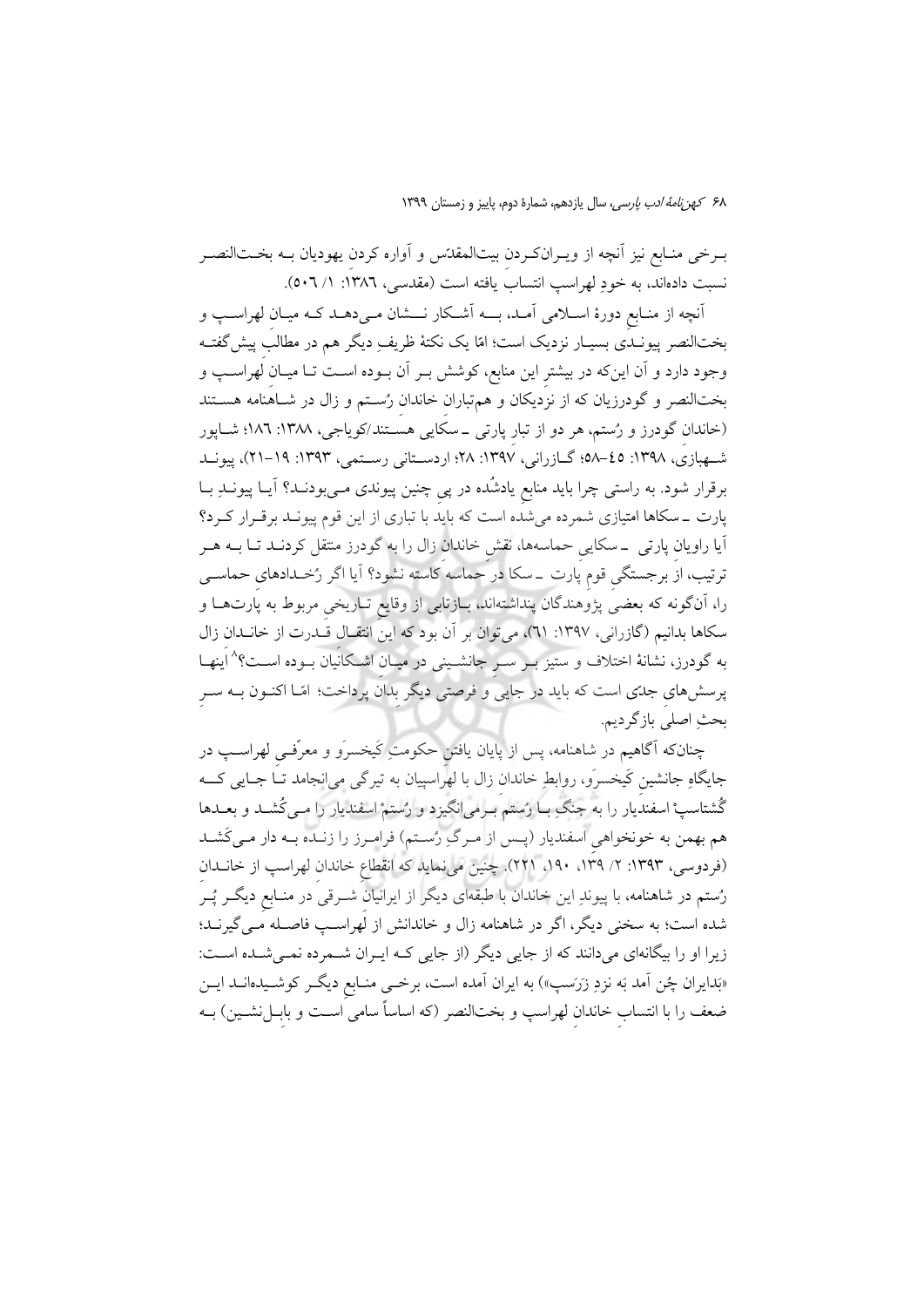گودرز پارتی رفع کنند و برای این دو که گویا چهرهٔ اسطورهای کیـاکزار مــادی و نِبوکَدنِصـّـر بابلی هستند و از فرهنگ ِشرقُ ایران فاصله داشتند، اصالتی ایرانی بتراشند.

لازم است در اینجا به نکتهای تاریخی اشاره کنیم و آن این کـه کیـاکزار مـادی، سـکاها را که خویشاوندِ پارتها بودهاند، با دسیسهای از میان میبَرَد. او سـکاها را بــه جشــنی دعــوت میکند و پس از مست کـردن آنــان، سرشــان را مــی بُــرَد (هــرودوت، ۱۳۸۹: ۱/ ۱٤۹). اگــر بپذیریم که کیاکزار در اسطوره همان لهراسپ است، مـیتـوانیم بـی|عتنـایی و نهایتـاً آسـیب لهراسپیان به خاندان زال را هم تصویری اسطورهای از دسیسهٔ کیاکزار علیهِ سکاها بدانیم.

## **۳.۱.۴ بلخْ نامی غیر ایرانی**

چنانکه برخی منابع به ما میگوید، شهر بلخ، جایی است که مطـابق بـا شـاهنامه (فردوسـی، ۱۳۹۳: ۲/ ٤٠) و ديگر منابع (مجمل|لتَّواريخ و القصص، ۱۳۸۳: ٥١) لهراسب در آن نشســت دارد و در بعضی منابع، اساساً ساختِ شهر بلخ گُزین/ زیبا (بلخ|لحســناء) بــه او نســبت داده شـده اسـت (مقدسـي، ١٣٨٦: ٠١٣٨١، ٥٠٦)؛ مسـكويهِ رازي، ١٣٨٩: ١/ ٧٥؛ منهـاج ســراج، ١٣٨٩: ١/ ١٤٤). البتّه بلعمـي ايـن موضـوع را نادرسـت مـي خوانَـد و سـاختِ شـهر را بـه گَيومَرْث نسبت مىدهد. مطابق متن تاريخ بلعمى، گَيومَرْث شهرى مىسازد. كســى بــــه جُــز فرزنــدانش را از دور می¤یند. سلاح بــرمیگیــرد و بــه ســوی او مــیرود کــه درمــیLیابــد آن شخص برادرش است. یکی از فرزندانش بدو میگوید که آیــاً دشــمن اســت؟ گَیــومَرْث بــه سُریانی میگوید: نه «بل اخٌ لی» یعنی «برادر من است»؛ «پــس اَن شــهر را بلــخ نــام نِهادنــد» (بلعمى، ١٣٨٥: ٨٠-٨١).

بنا بر آنچه یاد شد، می بینیم که «بلخ»، جایی را که لهراسب در آن فرمـان مـیرانــد و یـا اساساً او خود آن را ساخته است، بنا برگفتهٔ بلعمی، واژهای است سُریانی که می توانــد پیونــدِ لهراسب و بلخ را با صابئان و میان رودان نشان دهد. فراموش نکنیم که زبان مردم میـان رودان، سُرياني بوده است؛ چنانکه مـاني بابــلنشــين، پيــامبر ايرانــي، اغلــب آثــارش را بــه سُــرياني مي نويسد (اسماعيل پور، ١٣٩٦: ٩٤، ميرفخرايي، ١٣٨٧: ٥٣)؛ پس بــه گونــهاي، هــر أنچــه بــا لهراست نسبت دارد گو یا در اسطوره، بنیادی به دور از ایرانی بودن می باید.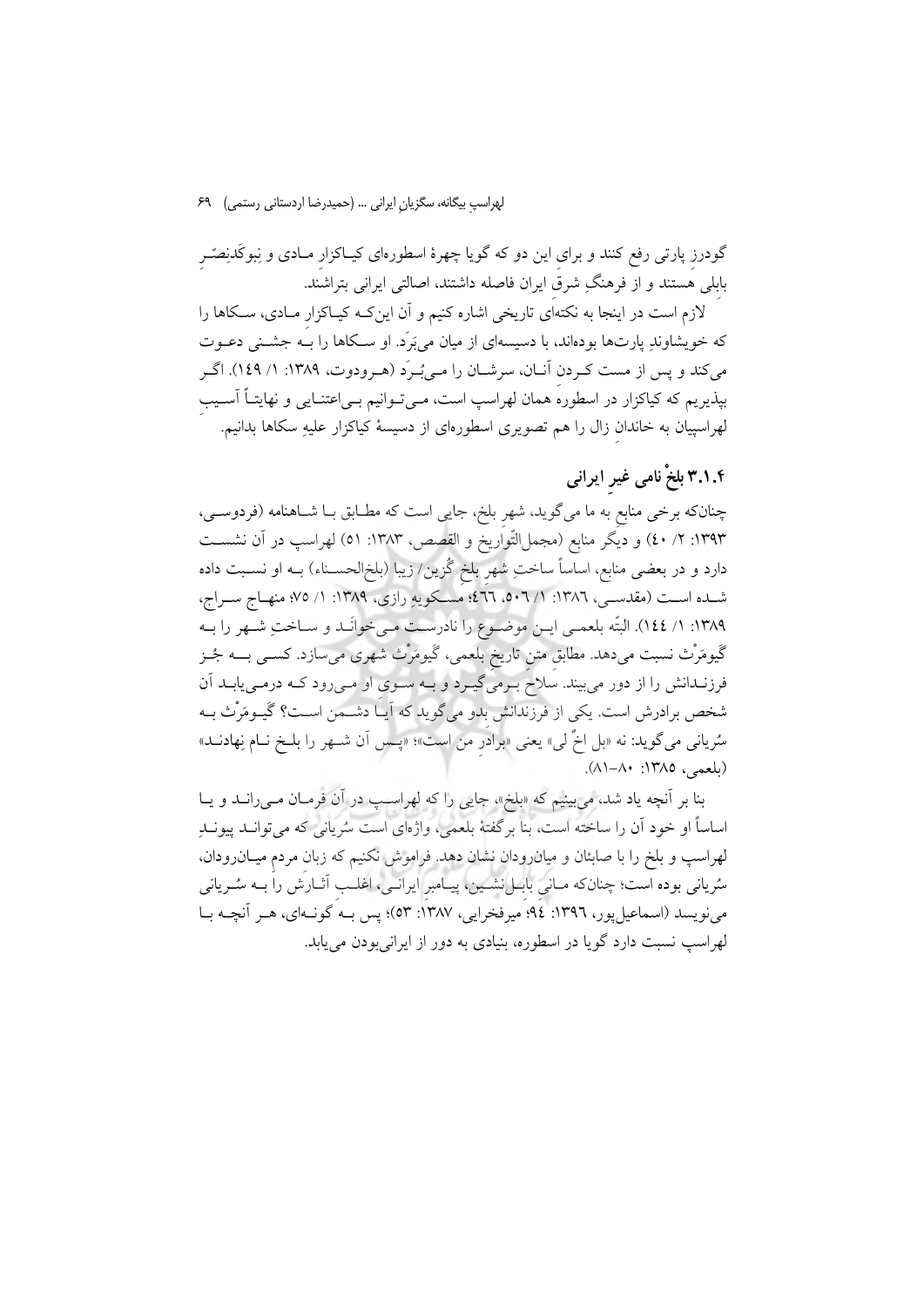۷۰ *کهن نامهٔ ادب پارسی،* سال یازدهم، شمارهٔ دوم، پاییز و زمستان ۱۳۹۹

### ۲.۴ ایرانیان یعنی یارتها/سیستانیان؟

با توجّه به اَنچه گذشت، اکنون شاید بتوان به این پرسش پاسخ داد وقتی اسـفندیار بــه مــادر میگوید که پس از دستیـابی بــه پادشـاهی «همــه کشـور ایرانیــان را دِهَــم» مقصـودِ او از «ایرانیان» چه کسانی است؟ چنانکه گذشت، اگر لهراسب را همان کیاکزار مـادی بـدانیم کـه با بیگانگانی چون نِبوکَدِنِصَّر و فرهنگِ آنان در میان(ودان پیوندی بسیار نزدیک داشته اسـت، میتوانیم بر آن باشیم که پهلَوانان سیستان (که پیشتر دربارهٔ پارتی بودن آنـان سـخن گفتـیم)، او را به دلیل همین فاصله از پارتها و فرهنگِ شرقی، بیگانه مـی پنداشـتند. از سـوی دیگـر، آن چنان که ایران شناسان خاطرنشان کر دهاند،

دربارهٔ دورهٔ پارتی مدارکی هست که نشان میدهد پارتها نام ایرانشهر را برای کشور اصلی خود [پَرْتُوَه] و محیطِ اطرافش به کار می بُردهاند. … مقدسی گزارش مـیدهَــد کــهُ برخیَ حتّی سیستان را بخشی از این ایرانشهر میدانستند° و زیبـایی و شـکوفایی آن را به گونهای توصیف میکند که یادآوَر وصفِ اوستا از ایریانم وئیجو (ایرانویـج) اسـت و تقریباً دوازده شهر ایرانشهر، از جمله راوند و سبزوار را برمیشـمارد (شـاپور شـهبازی،  $VY-VY:YYY$ 

این سخن شاپور شهبازی می تواند ما را بـر آن دارد کـه پهلَوانــانی چــون خانــدان زال و گودرز که از پَارتی \_ سکایی (سیستانی) بودن اَنها مطمـئنّ هسـتیم، اگـر لهراسـب را نَــانژاده میخوانند، از آن روی است که او از جایی دیگر به ایرانشهر (مقرّ پارتها) آمـده اسـت کــه در فرضی این مکان می تواند شمال غرب ایران (خاستگاهِ مادها/کیاکزار) باشـد؛ بنـا بـر ایــن سخن، اگر اسفندیار می گوید که کُشور را به ایرانیان خواهد داد، مقصود او از ایرانیان، همـین پهلوانان پارتی نَسَب چون خاندان زال و گودرز است که تا پـیش از لهراســپ و بــه ویــژه در دورهٔ گُشتاسب از حکومت و تأثیرگذاری در امور کنار گذاشته شدند.

۔<br>آنگونه که از شاپور شهبازی خواندیم، وصفِ مقدسی از سیستان، همانندِ وصـفِ اوســتا از ایرانویج است. به نظر نگارنده، گزارش مقدسی از ایرانشهر که سیستان نیز جــزوی از آن است (مقدسی، ۱۳۸۵: ۲۳۵) نه همانندِ ویژگیههای ایـرانویـج اوسـتا، بلکـه مُشـابهِ وَری (پناهگاهی) است که جمشید به ایرانویج میسازد.``نَخُستْ وصُفِ مقدسی را از ایرانشـهر بخوانیم. او از «بزرگی زمین و پهناوری آن، گُــوارش آب، نیرومنــدی هــوا، … میــوهٔ گــوارا و بسیار، گوشتِ خوب و ارزان، زندگانی مُرَفّه و سودمند، بازارهای گُشاد، خانـههـای بــزرگ، اَبادیهای گرانهایه، باغهای دلگُشا، خاَکِ چسبنده …» سخن مــیگویــد (همــان: ٤٥٩–٤٦٠؛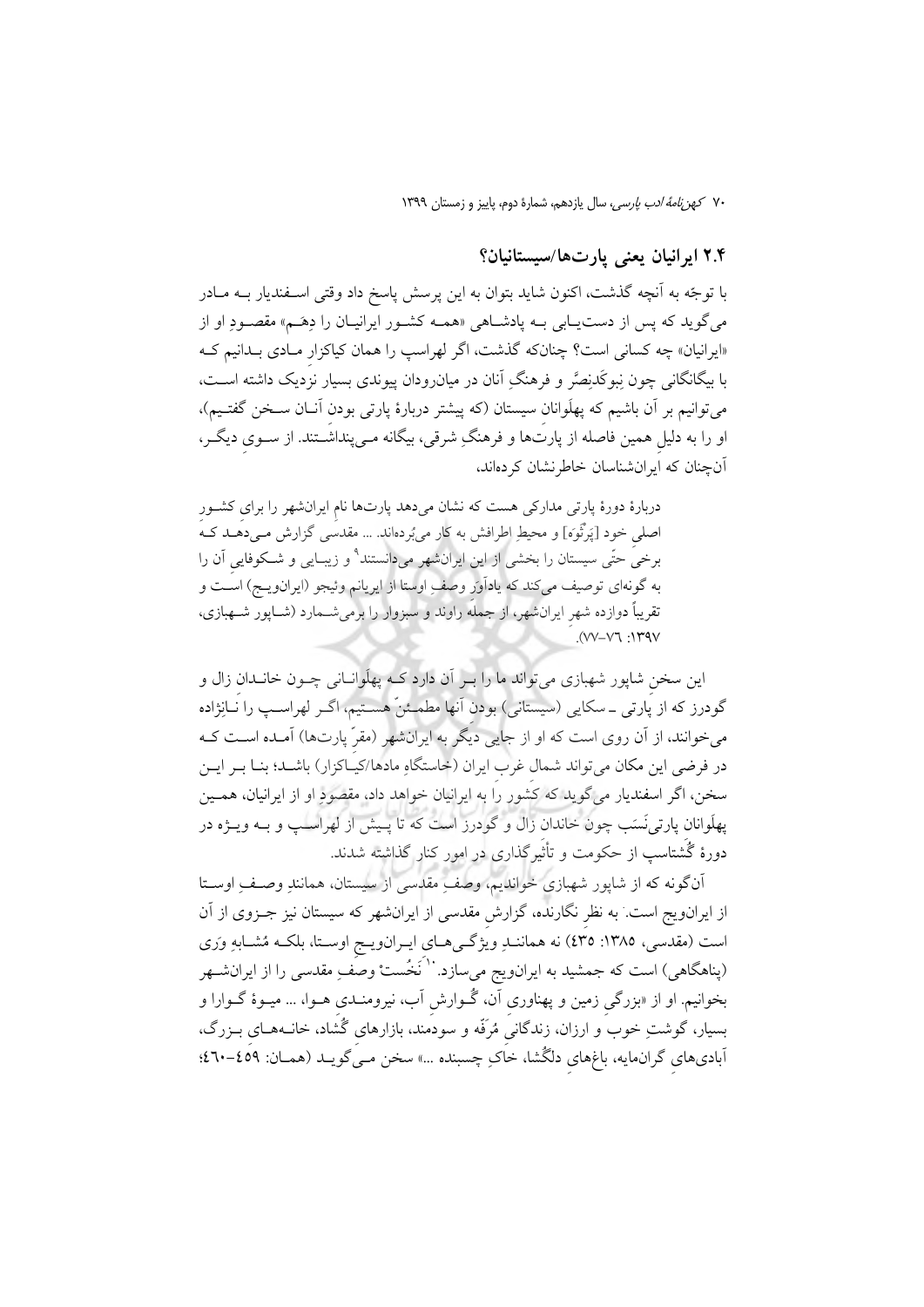مستوفی، ۱۳۹۸: ۱٤۲؛ ابن حوقل، ۱۳٦٦: ۱۵۵). در گرشاسپنامه نیز همین ویژگیها بـرای زابلستان آمده است. جمشید وقتی از دست ضحّاک می گریزد و به زابلستان می رود: يَكم شمهر ديـداز خَوشـي چـون بهشـت در و دشـت و كــوهش همــه بــاغ و كِشــت نِهِـــادش نكــــو تـــــازه و يُـــــر نـــــوا من نصين خُــرّم، آبــش ســبك، خــوش هــوا (اسدى طوسى، ١٣٨٩: ٤٦) اکنون این سخنان دربارهٔ ایرانشهر و سیستان را بسنجید با آنچه در گـزارش وَر جمشـید در اوستا آمده است:

پس بدانجا آبها فراز تازاند در آبراهههایی به درازای یک هاسر `` ... و بـدانجا مَـرغهــا برويانيد هميشه سبز و خُرَّم؛ هميشــه خــوردني و نكاسـتني... و بــدانجا خانــههــا بريــاي داشت؛ خانههایی فراز اَشکوب، فَــروار و پیرامــون فــروار. … و بَــدانجا بـــزرگ<code>تــرین و</code> بـرترین و نیکوتــرین تخمــههـای نرینگــان و مادینگــان روی زمـین را فــراز بُـرد. ... و بـدانجا بزرگترین و برترین و نیکوترین تُخمههای چهارپایـان گونـاگون روی زمـین را فَـراز بُـرد. … و بـدانجا تُخمـهٔ همـهٔ رُسـتنيهـاييّ را كـه بـر ايـن زمـين، بلنـدترين و خوش بویترین اند، فراز بُرد. … و بدانجا تُخمهٔ همهٔ خوردنیهایی را که بـر ایــن زمـین، خوردنی ترین و خوش بوی ترین اند، فراز بُرد (دوستخواه، ١٣٧٩: ٢/ ٦٧٢. Avesta, . ٢٧٢ Vendidad 2, 1886: 13

با توجّه به آنچه گذشت، آیا نمی توان چنین پنداشت وَری را که جمشید در یهنـهٔ ایرانــی می سازد، همان سیستان است؟ دقّت داشته باشـیم اگـر جمشـید پناهگـاهی بـرای حفاظـتِ باشندگان از سرما می سازد، در تاریخ سیستان (۱۳۸۷: ۵۰) نیز آمده است که گرشاسپ شـهر سیستان را می سازد تا «مردمان عالَم را سامهای [پناهگاهی] باشد» در برابر ضـحـتاک. در اینجــاً چند نکته هست که باید بدان توجّه کرد: یکی اینکه مطابق با برخـی مـتن۵مـا، گرشاســپ از نِژادِ جمشید است (اسدی طوسی، ۱۳۸۹: ۷۰؛ بلعمـی، ۱۳۸۵: ۹۰) و دیگـر ایــن کـه هــر دو پناهگاهی میسازند؛ پناهگاهی که جمشید میسازد، وصفش شبیهِ ایرانشهر و البتّــه سیســتان است<sup>۱۲</sup> و آنچه گرشاسپ میسازد، دقیقاً خودِ شهر سیستان است. به نکتهای دیگر هم توجّـه داشته باشیم. در اوستا، ایرانویج در کنار رودِ دایتیا (-Dāitya، در فارسی میانـه: Dāiti) تصـور مي شود (دوستخواه، ١٣٧٩: ٢/ ٦٥٩: 3 :1886: Avesta, Vendidad 1, 1886: 3 أردر ادبيّات ساســاني، دائیتی بر رودِ سند اطلاق شــده اســت» ٔ (قُلــیi۳۸۷ ، ۱۳۸۷: ۲۰۱) و مــی۱دانــیم کــه ســند در نزدیکی سیستان است (اصطخری، ۱۳٤۰: ۱٤٦، ۱۹۲؛ انصـاری دمشـقی، ۱۳۵۷: ۳۰۸). نکتـهٔ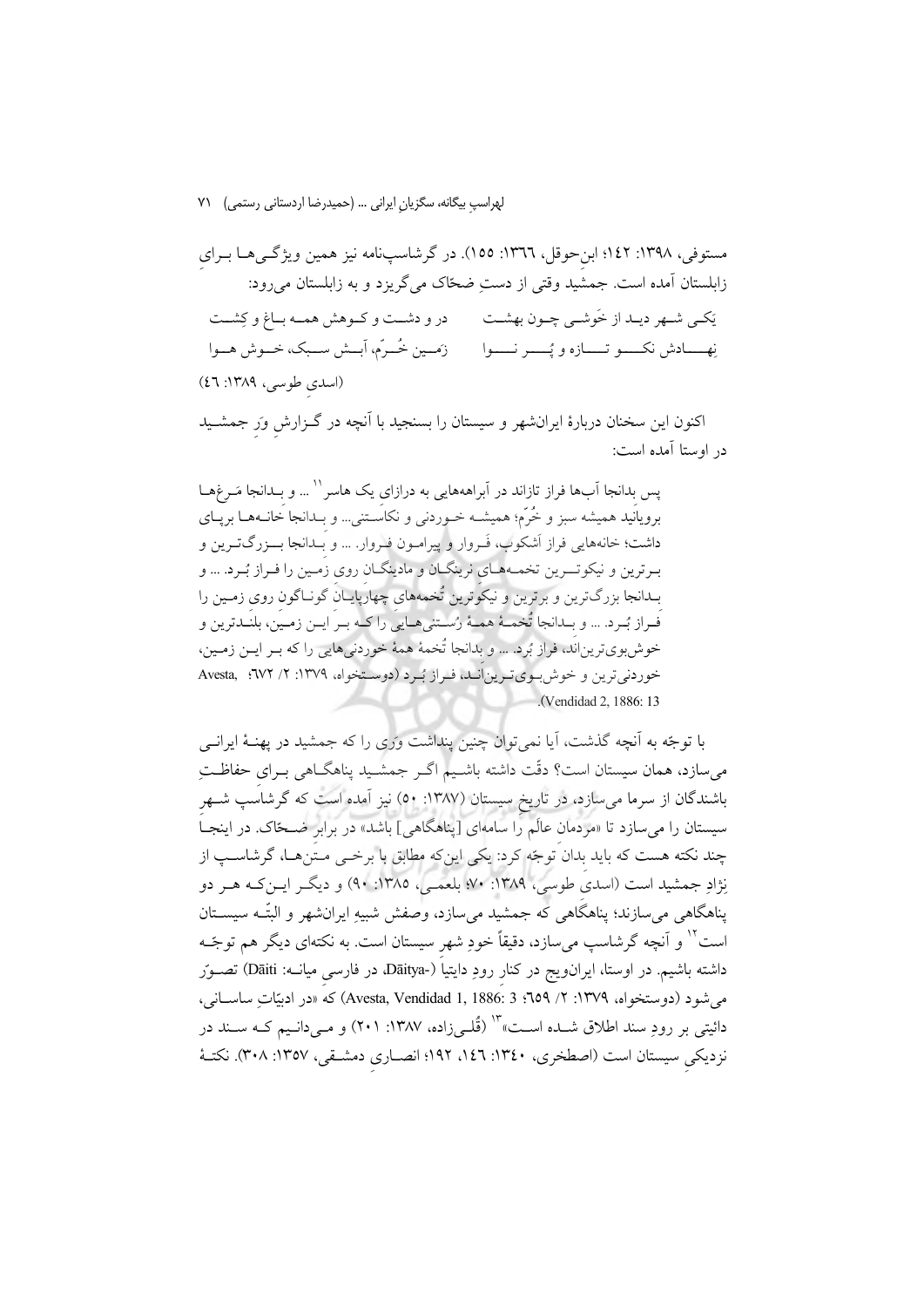دیگر اینکه ضخاک (کسی که گرشاسپ سیستان را برای محافظـتِ مـردم از او مـیسـازد)، نمـادِ ايــنجهـاني اهــريمن اســت (ســركاراتي، ١٣٩٣: ١٠٣) و مــيدانـيم كــه اهــريمن در اسطورههای ایرانی با سرما در پیوند اسـت (فَرْنْبَـغ دادگـی، ۱۳۸۰: ۱۳۸۹: Iranian Bundahišn, ۱۱۹ 181 :1978)؛ چنانکه در اوستا می خوانیم که اهریمن، اژی (به گونهای همـان ضـحتاک) را در رودِ دايتيا مي آفريند و زمستان ديواًفريده را بر جهـان چيــره مــي كنــد (دوســتخواه، ١٣٧٩: ٢/ ٬ T09 (Avesta, Vendidad 1, 1886: 3)؛ بـر پايهٔ اين سخنان، مي توان بر آن بود كـه همـانطـور که جمشید ور خود را برای محافظـتِ مـردم از ایـن سـرمای دیواّفریـده و اژی مـیسـازد، گرشاسپ هم وَر خود (سیستان) را برای نگهداری مردمان از سرما (ضحاک) بنا میکند.

بر بنیادِ آنچه آمد، میان سیستان و ایرانویج پیوندهایی است و بی دلیل نیست که پهلَوانــان سیستان (به گفتهٔ ارجاسپ تورانی: جمشیدیان)، ٔا بـه ویژه زال، به واسطهٔ ایرانشهری بــودنُ خود، در برابر جانشینی لهراسپ می[یستند و او را بیگانــه نســبت بــه ایــرانشــهر (سیســتان) معرّفي مي كنند.

مطمئناً این پرسش پیش خواهد آمد که اگر مقصود از «ایران» در متن شاهنامه، «سیســتان» است، چرا در برخی بیتهای این اثر، به گونهای سیستان جدا از ایران تصـور شـده اسـت و گویا سیستان سرزمینی بیرون از مرزهای ایران است که از آن به ایران و برعکس رفــتواَمــد میکنند؛ چنانکه در بیتهای پیش رو میبینیم:

برآشـــفت و اندیشَـــه انــــدر گرفــــت می از ایــــــــران رهِ سیســــــتان برگرفــــــت (فردوسی، ۱۳۹۳: ۱/ ۸۹۱)

همـــــه ســــــوي دَســــــتان نِهادنــــــد روى ز زاول بَـــــــــــــدايران نِهادنـــــــــــــد روى<br>(همان: ۱/ ۸۹۱)

(همان: ١/ ٨٣)

چُــــــن از شــــــهر زاول بَـــــدايران شــــــوم مـــــ بَـــــــه نزديــــــكِ شـــــــاو دِليــــــران شــــــوم (همان: ٢/ ١٦٧)

ســـــپه را ســــوي شـــــهر ايــــران كَشــــيد ز زاول بَـــــــه نــــــزدِ دِليـــــــران كَشــــــيد (همان: ٢/ ٢٢٢)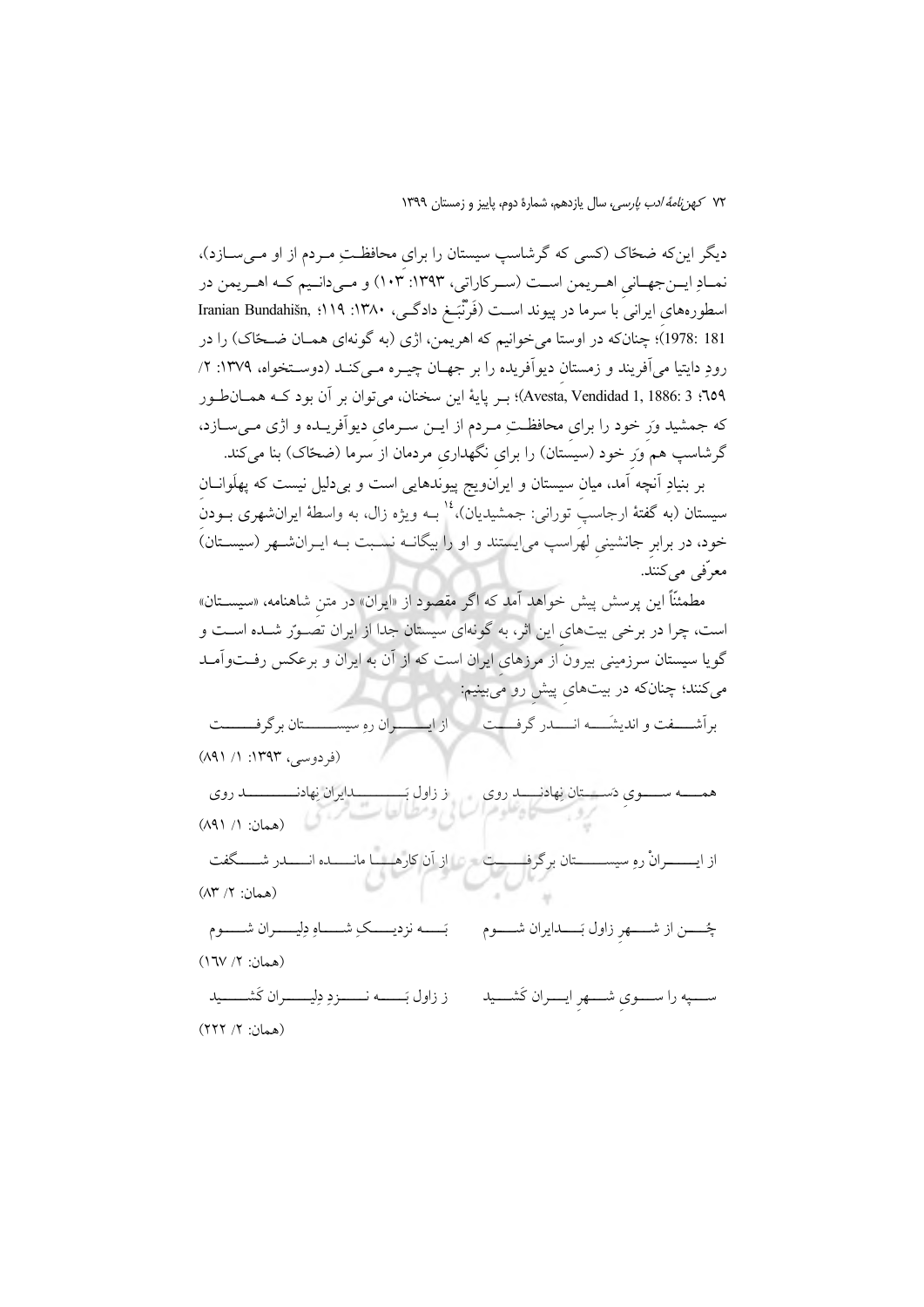چنانکه می بینیم، در بیتهای یادشُده، سیستان جایی جدا از ایـران انگاشـته شـده اسـت. همانگونه که پیشتر اشاره شد، خالقی مطلـق (١٣٩٦: ٤٥) و کـزَّازی (١٣٨٢: ٣/ ١٩٧–١٩٨). «ايران» را در اين بيتها «پايتخت» يا «بخشى از ايران» شمردهاند. جلدا از ايـن موضـوع، بـه نظر میرسد که با توجّه به شواهد، در پایان فرمانروایی کَیخسرَو، یعنی با اَغاز کشمکشهــای درونی ایرانیان یا دقیقتر بگوییم قدرت بـافتَن لهراسـپیَان، ایــن جداســازی درَ مــتن شــاهنامهَ برجسته می شود؛ زیرا از گواهیهایی که خالقی مطلق در واژمنامـهٔ شـاهنامه آورَده اسـت، در یک مورد (پایان داستان کاموس گُشان<sub>ی</sub>) مقصود از «ایران»، پایتختِ کَیخسرَو است که رُسـتم پس از پایان جنگ، با او وداع میکند و از آنجا به سیستان بازمیگـردد (فردوســی، ۱۳۹۳: ۱/ **۱۳۰**). سه بار دیگر، در «گفتار اندر رفتن گیو به زاولستان بَداگاه کـردن زال و رُســتم از کــار شاه» (کنار کَشَیدن کَیخسرَو از پادشاهی) واژهٔ ایران در معنای پایتخت به کار می رود (همــان: ۱/ ۸۹۱). یک بار هم در سلطنتِ دارا (همان: ۲/ ۲۵٦) و یک بار هم در گفتوگوی اردشمیر با گُلنار (همان: ۲/ ۳۵۱)، ایران را در معنای پایتخت میبینیم؛ امّا بیش از هفت بــار، اَیــران در معنای پایتخت، در داستان رُستم و اسفندیار و لشکرکشی بهمن اسفندیار به سیستان (همـان: ۲/ ۸۳ م ۱۵، ۱٤٦، ۱٥۱، ۱٦٧، ۱۸۵، ۱۹۳، ۲۲۲) به کار گُرفته مَـیشـود کـه مـیتوانــد ایــن پُررنگی و برجسـتگی جداســازی، معنــایی ویــژه داشــته باشــد و آن تقابــل پایتخـــتـنشــینان (گُشتاسپ و اسفندیار) با پهلَوانان سیستانی است. این نکته زمانی پذیرفتنی تُر می نماید که بـه موضوعی دیگر دقّت کنیم و آن این است که وقتی حتّی سیمرغ که پـاریِرَسـان بــه خانــدان زال است، نسبت به خاندان گُشتاسپ و اسفندیار اهریمنــی انگاشــته مــیشــود و در داســتانُ هفت خان اسفندیار کاملاً جَنبهای نامقدّس می،یابد و اسفندیار در کنــار موجــوداتِ اهریـمنــیَ دیگر چونَ گرگ، شیر، اَژدها و زن جادو با اَن م<sub>ی</sub>جنگد°<sup>۱</sup> (همان: ۲/ ۱۱۱–۱۱۲)، چرا نبایــدُ شهری که زال و رُستم در آن میزیند، مـوردِ نفـرتِ خانـدان لهراسـپ قـرار نگیـرد و آن را جایی در ایرانشهر بشمرند؟ از این گذشته، آنگاه که می بینیم ساسانیان، کسانی که نِژادِ خــود را به بهمن اسفنديار مي رساندهانــد (Iranian Bundahišn, 1978: 232؛ فَــرْنْـــبَغ دادگـــي، ١٣٨٠: ١٥١)، حتّى عربستان و أفـريقا را جـزو ايـرانشـهر مـىشـمارند (Back, 1978: 284؛ عريـان، ۱۳۹۲: ۷۰، ٥٥؛ شهرستانهای ایرانشهر، ۱۳۸۸: ۱۵) و یا نویسندهٔ مـتن بنـدهش، عربسـتان، ترکستان، آسیای صغیر و سوریّه را بخشی از ایرانشـهر مـیدانــد (بهــار، ۱۳۸۹: ۱٤۲–۱٤۳)، حتماً بايد تقابليّ جدّي وجود داشته باشد كــه خانــدان لهراســب، بــا وجــودِ خانــدان زال در سیستان، حاضر نیستند آن را بخشی از ایران بشمارند و بر آناند کــه آن را تصـرف کننــد؛ از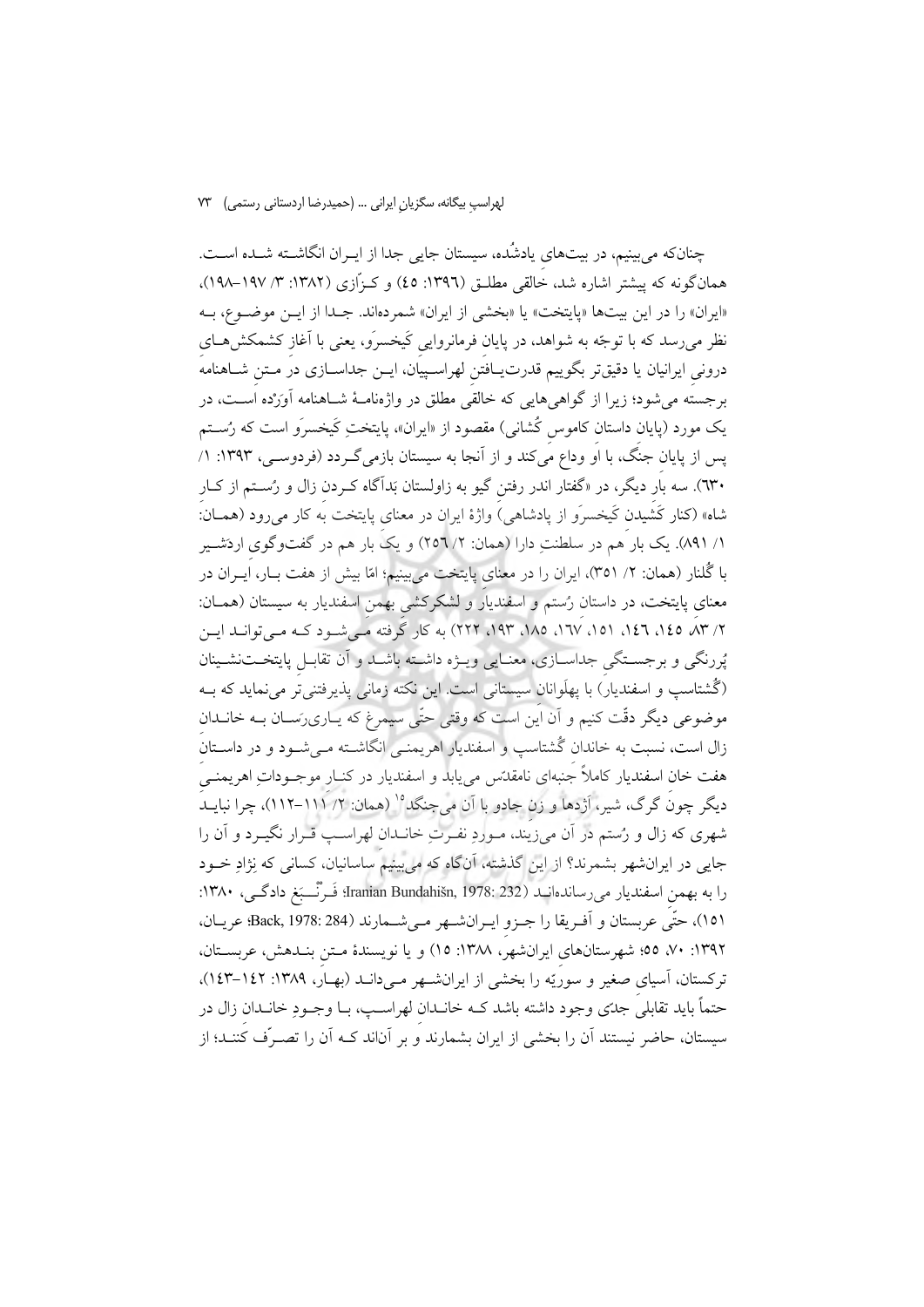۷۴ کهن*زنامهٔ ادب یارسی،* سال یازدهم، شمارهٔ دوم، پاییز و زمستان ۱۳۹۹

همین روی، گُشتاسپْ اسفندیار را به رفتن به سیستان و گرفتن آنجا برمیانگیــزد (فردوســی،  $(149/7.144)$ 

با توجّه به آنچه گذشت، می توان گفت در داسـتان رُسـتم و اسـفنديار، بــه گونــهاي دو روایت از سوی دو ناحیهٔ قدرت خودنمایی میکند: یکــُی روایتــی کــه پشــتیبان گُشتاســپ و اسفندیار است و آن باید از سوی موبدان زردشتی در دورهٔ ساسانی، به واسطهٔ حمایــتِ اَنــان از دین زردشتی، در خداینامهها راه یافته باشد. در این روایت مـی کوشـند کـه لهراسـییان را ایرانی تُر از دیگران معرّفی کنند. دیگر روایت، روایتِ پارتی ــ سـکایی اســت کــه مــیکوشــد رُستم و خاندانش را از هر قوم و تباری دیگر، ایرانیتر بشناسانَد.

نویسندهٔ جستار پیش رو، این فرض را هم نادیده نمیگیرد کـه اگـر اسـفندیار را نمـاد و نشانی بر حکومتِ ِساساَنی بدانیم (حکومتی که پادشــاهانش تبــار خــود را بــه بهمــن، پســر اسفندیار، میرسانند و شیوهٔ او را در فرمانروایی دارند؛ یعنی به تمرکز در قــدرت و همراهــی دین و دولت بسیار معتقدند)<sup>۱۰ </sup>میتوانیم مفهوم «ایرانیان» را در مصراع «همــه کشــور ایرانیــانُ را دِهَم»، «ایرانیان زردشتی» بدانیم؛ یعنی همان پنداری کـه شــعار و آنــوری (١٣٨٥: ٥٤) نیــز داشتهاند و این پرسش را مطرح میکنند که آیا منظور از ایرانیان در سخن اسـفندیار، از آنجـا که او گسترش دهندهٔ دین زردشتی بوده است، پیروان دین زردشت است؟

برای پیگیری این سخن بایسته است به سخنی بازگردیم که پیشتر از نیولی بیان داشــتیم. .<br>نیولی معتقد است که واژهٔ ایران در مفهوم اوستاییاش، در توصـیف ِ سـرزمینهـا یــا مردمــان ایرانی و بختِ خدادادِ (-xvarənah) آنها به کار میرود و سرزمین و مردم غیــر زردشــتی را از زردشتیان جدا میکند. این واژه در تعبیر اوستایی ش در دورهٔ هخامنشی َو اشـَکانی بـــه کــار گـرفته نمیشود تا اینکـه اردَشیر پاپـکان، دولتِ ساسانی را بنیــان مــیگــذارد. اردَشــیر ایــن واژه را به تعبیری که از آن در اوستا میشد، برای مشروعیّت بخشیدن به تاج و تختش زنــده میسازد و به آن مفهومی سیاسی میبخشد و ایرانْ عنوانی برای امپراتوری ایرانیـان و قلمــرو زردشتیان به صـورتِ همزمـان مـی شـود (نیـولی، ۱۳۸۷: ۱۷۱–۲۰۸؛ همـو، ۱۳۹۷: ۵۲–۵۲؛ شايور شهبازي، ١٣٩٧: ٦٠–٢١: دريايي ــ رضاخاني، ١٣٩٧: ٧٥).

بنا بر آنچه گذشت، اگر اسفندیار را در شاهنامه نمادی از ساسـانیان بـدانیم و واژهٔ ایــران در مفهوم ساسانی اش را جایگاهِ ایرانیانی بدانیم که زردشتی اند، مـیتوانیم واژهٔ «ایرانیـان» در سخن اسفندیار را «ایرانیان زردشتی» بپنداریم کــه روشــن اســت ایرانیــان زردشــتی در زمــان گُشتاسپ، همان اطرافیان گُشتاسپ و اسـفندیار هســتند و پهلَوانــانی چــون زال و رُســتم یــا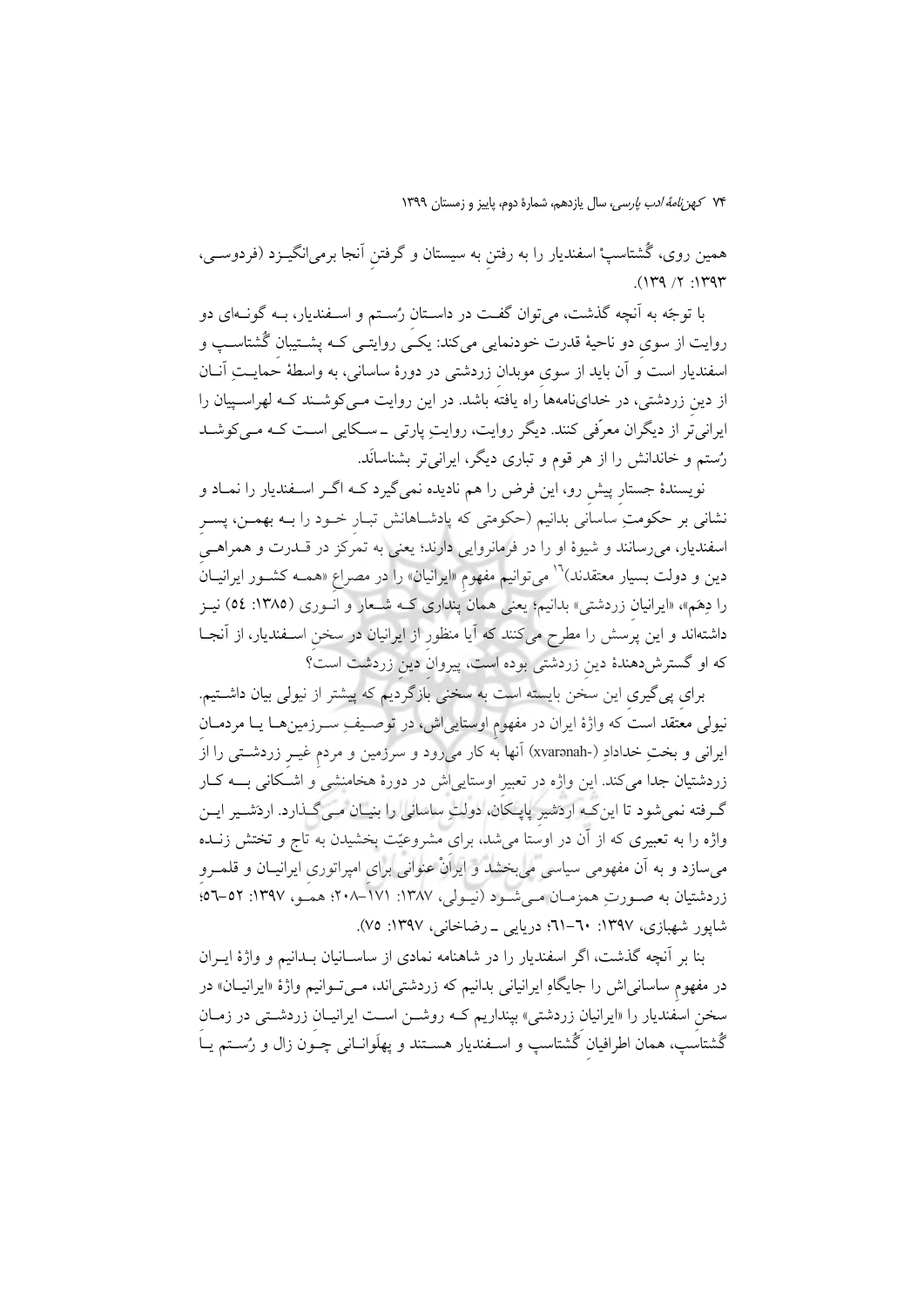گودرزیان را در بر نمیگیرد و اساساً یکـی از مشـکلاتِ گُشتاسـپ و اسـفندیار بــا رُسـتم و خاندانش همین است که آنان به دین تازه روی نمیآوَرَند؛ امّا دو نکته در میان است که ایــن فرض را که مقصودِ اسفندیار از ایرانیان، ایرانیان زردشتی است، ضعیف مـیسـازد و آن ایــن موضوع است که همهٔ سخنان اسفندیار با مادرشٌ، گِله از گُشتاسپ و در تقابـل بــا او اســت. دلیلی ندارد که در اینجا بخواهد سخنی موافق با پدرش بگوید. فراموش نکنـیم کــه یکــی از گِلههای گُشتاسپ به پدرش، لهراسپ، این است که چرا کارها را به کاووسیان «بیگانگان» بــه تعبیر گُشتاسپ واگذاشته است و آنها را مینَوازد: «همیگفت: بیگانَگان را نــواز» (فردوســی، ۱۳۹۳: ۲/ ۳). اکنون که با فرمانروایی گُشتاسپ همهٔ کارهـا از کاووسـیان گرفتــه شــده، چــرا باید اسفندیار بخواهد کاری را که انجام شده است، دوباره انجام دهد. از سوی دیگر، پــس از گُشتاسپ، همهٔ امور در دستِ ایرانیان زردشتی چون جاماسپ (کسی کـه مطـابق مــتن۵ــای زردشتی، پس از زردشتْ موبَدان موبَدَ میشود/زادســپرم، ۱۳۸۵: ۷۲؛ Zātsparam, 1964: 92) قرار گرفته است و دیگرانی که در گذشته متصلکی امور بودهانـد، بــه گونــهای کنــار گذاشــته شدهاند؛ بنابراین، اینکه مقصودِ اسفندیار از ایرانیان، ایرانیان زردشتی باشد، هـیچ موضــوعیّتی ندار د.

با توجّه به این نِکات، چنین می نماید که مقصودِ اسفندیار از ایرانیـان، همـان جمشـیدیان به تعبيــر ارجاســپ (همــان: ٢/ ٤٥) اســت كــه در دورهٔ گُشتاســپ كنــار گذاشــته شــدند و خانەنشين گشتند.

### ٥. نتيجەگيرى

.<br>چنانکه گذشت، در شاهنامه، آنگاه که گُشتاسپ از سپردن پادشـاه<sub>ی</sub> بــه اســفندیار ســر بــاز میزنـد، اسفندیار شکایتِ او را نـــزِدِ مــادر مــی تِـــرَد و ازَ بـــدقولی و بــیمهــری او ســخن میگوید و بر آن میشود که چون بامداد برآید، نزدِ گُشتاسپ رود و وعــدهـایی رَا کــه داده، بدو یادآوری کند و اگر نیذیرد، بی توجّه به خواست او، تـاج بـر سـر گـذارد. در ایــن میـان سخنی دیگر هم بر زبان میآوَرَد و آن اینِکه پس از گرفتن پادشاهی: «همه کشور ایرانیــان را دِهَم». با خواندن مصرع یادشُده، این پرسش پیش مـی]یــد کــه مگــر فرمــانرواییْ تــاکنون در دستِ ایرانیان نبوده است که اسفندیار میخواهد آن را به ایرانیـان برگردانـد؟ ظـاهراً از آنجـا که لهراسپ، با توجّه به منابع دورهٔ اسلامی، شخصیّتی بیگانه میٖنموده است تــا جــایی کــه او را در پیوند با بُختالنصر سامی، یا خودِ او پنداشتهاند و دینی متفاوت از دیگر ایرانیان داشــته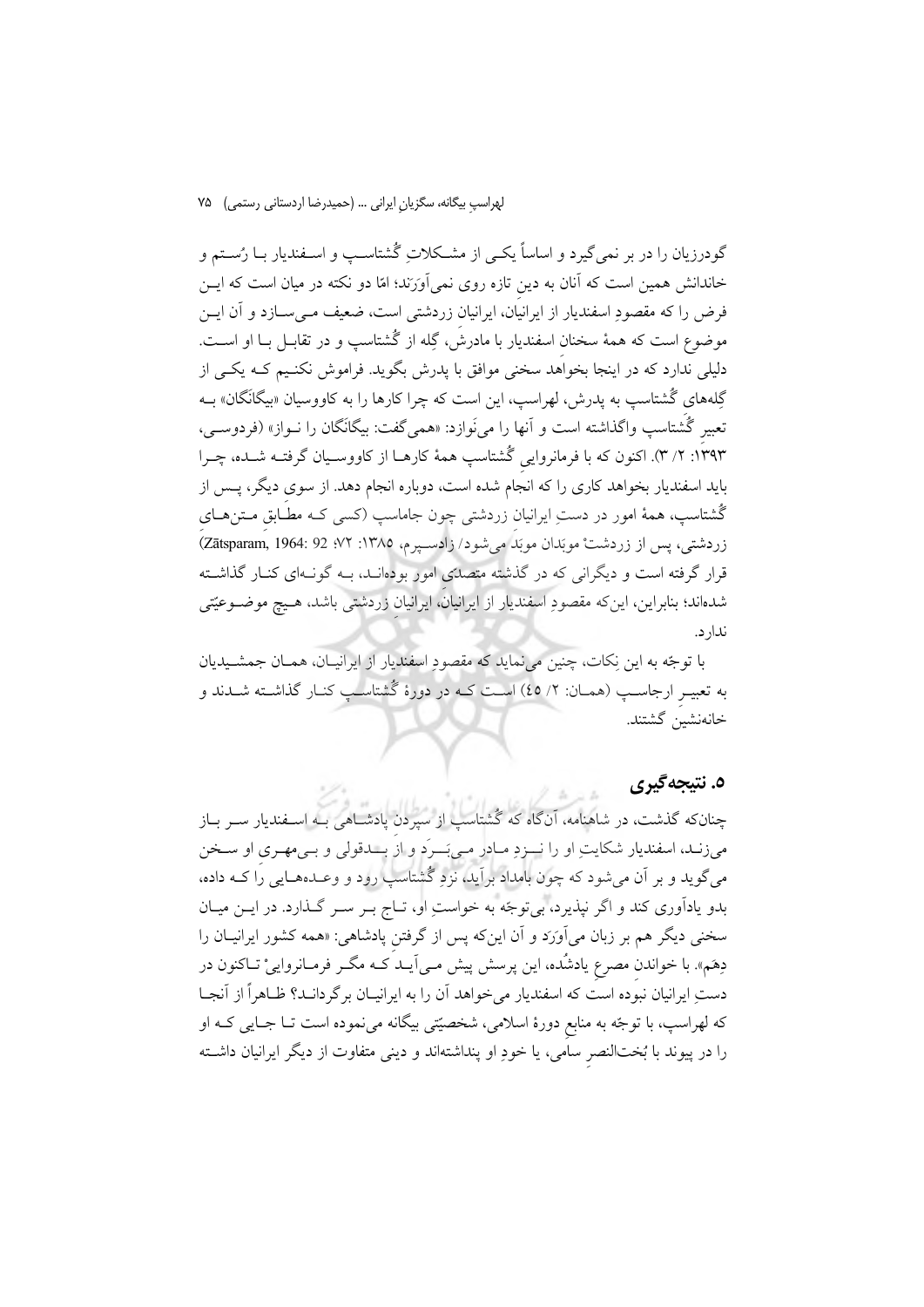است (دین صابئی)، گویا اسفندیارْ او و گُشتاسپ را بیـرون از آمـوزههـای فرهنگــی ایرانــی میشمارد و در پی آن است که پس از دستیابی به پادشاهی، امور را به ایرانیـانی (پهلَوانــان سیستانی) بازگردانَد که از کارها کنار گذاشته شدند؛ بنابراین، مقصود از «ایـــرانیان» در سـخن اسفندیار، خاندان زال یا همان سیستانیاناند؛ زیرا مطابق اسنادِ تاریخی، پارتها (کـه رُسـتم از آنان است) سرزمین خود و پیرامونش را ایرانشهر میگفتند و در احســنالتّقاســیم مقدســی و دیگر آثار، زیبایی و شکوفایی سیستان به گونهای وصـف شــده اســت کــه دقیقــاً یــادآور وَر جمشید در ایرانویج (پهنهٔ ایرانی)، خاسـتگاهِ نَخُسـتین ایرانـیهــا، اســت و همــانگونــه کــهُ جمشید ورِ خود را در ایرانویج، برای محافظت از مردّمان بنا مــیکنــد، نــوادهٔ او، گرشاســپ نیز که از اجدادِ رُستم است، سیستان را چون پناهگاهی برای مـردم بنــا مــیکنــد. نیــز توجّــه داشته باشیم که در اوستا، ایرانویج در کنار رودِ دایتیا (رودی که در ادبیّاتِ ساسانی بــه ســند گفته میشود) قرار گرفته است؛ همان رودی که در نزدیکی مرزهای سیستان آن را میبینـیم؛ بنابراین، ایرانیان در سخن اسفندیار، با توجّه به پــارتی \_\_ســکایی بــودن زمینــهٔ داســتان۱صای شاهنامه، می تواند اشاره بُـه سـگزیان باشــد کــه اســفندیار در تقابــل بــاً یــدرش، گُشتاســـبِ، می خواهد دوباره آنان را به رأس کارها بازگردانَد.

### یے نوشتھا

۱. دقّت داشته باشیم که خشایارشا، شاهِ هخامنشی، در کتیبهٔ x ph خود را هــم پارســی و هــم اَریــایی مى شناسانَد:

adam Xšayāršā... Dārayavahauš xšāyadiyahyā puça Haxāmanišiya Pārsa Pārsahyā puça Ariya Ariyaciça (Kent, 1953: 149-151):

«من خشایارشا… پسرِ داریوششاه، هخامنشی، پارسی، پسرِ پارسی، آریایی، از نژادِ آریایی».<br>وش‰اه میگوید: ۲. داریوششاه میگوید:

vašnā Auramazdāha i(ya)m dipīmaiy ty(ām) adam akunavam patišam ariyā āha (ibid: 130):

«به خواستِ اهورامزدا این نوشتهٔ من که من نوشتم، به زبان آریایی بود».

۳. بایستهٔ یادآوری است که منابع غیر ایرانی نیز وجودِ نام ایران را از دوران بسیار کهن تأیید میکنـد. هرودوت میگوید که مادها، زمانیَ خود را آریایی میخواندهاند. استرابونَ از جایی بــه نــام آریانــه، در میان ایران و هند یاد میکند. اودموس رودزی (Eudemus of Rhodes) به مُغـان و همـهٔ دودمـان ایرانی اشاره می کند و دیودوروس سیکولوس (Diodorus Siculus) زردشت را در جایگاهِ یکی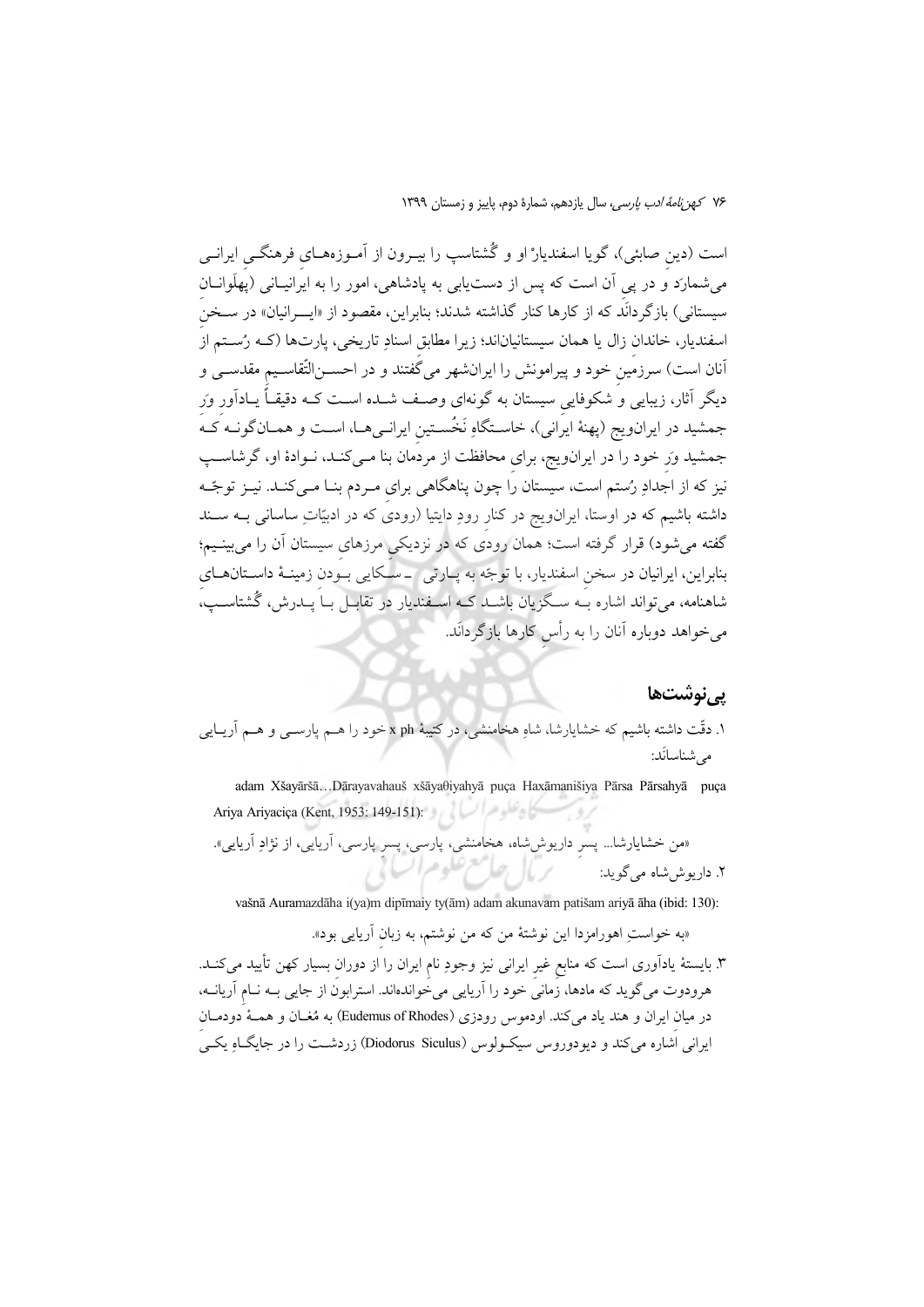لهراسب بيگانه، سكزيان ايراني ... (حميدرضا اردستاني رستمي) ٧٧

az mazdēzn bay Šābuhr šāh aryān ud anaryān kē čihr až yazdān (Back, 1978: 284).

juxt-ē(w) mard Hōšang ud zan Guzak nām uš Ērānagān aziš būd hēnd (Iranian Bundahišn, 1978: 106).

۷. دربارهٔ اینکه لهراسب به نیایش کردن خورشید میپـردازد، بایــد گفــت کــه ایــن رفتــار در کُـنش مانویان گنوسی نیز دیده می شود. آنگاه که مار اَمّو (Mār Ammō)، شاگردِ مانی و مُبَلّغ کـیش او درَ شرق باً مرزبان خراسان دیدار میکند و اجازهٔ ورود به خراسـان مـیخواهــد و مرزبــاَن او راَ طــرد میکند، اَمّو دو روز روزه میگیرد و آنگونه کـه خــود مــیگویــد، بــه نیــایش در برابــر خورشــید می ایستد:

pas an Ammō pad dō rōzag āfrīn ēstād hēm pēš xwarxšēd (Boyce, 1975: 41).

بر بنیادِ این سخن، می توان بر آن بود که نیایش خورشید که در رفتار لهراسب دیده می شـود، کُنشی گنوسی است و آن از سوی مانویای چون اَمَو نیز سر میزند؛ بنابَراین، میتوان بــر آن بــود که لهراسبْ دارندهٔ کیش گنوسی اَز شاخهٔ صابئان یا اندیشهای نزدیک بدان است.

٨. به قول ساقی گازرانی، اینکه ببینیم هر روایت را کدام جریان قدرت پشتیبانی میکند، شاید بتوانــد در پاسَخ به این پرسشها راهگشا باشد. گازرانی حماسههای ایرانـی را براینــدِ تــازش ســکاها بــه مرزهای شرقی امپراتوری اشکانیان میداند و معتقد است تمام حماسههـا در ایــن تـــاَزش و البتّــه پیوندها و دوستی ها و همراهی های بعدی میان دو قوم پارت و سکا شکل گرفته اسـت. او بــر آن است که اپیزودهای حماسی، همه بازتابدهندهٔ تاریخ پارتها و سکاها هستند. بـه عنـوان نمونـه، او معتقد است که شُهریار در شهریارنامه، پس از آنکُه به دستور فرامرز از سیستان تبعید مُیشــود، به کشمیر میرود. حاکم کشمیر از همراهان فرامرز است؛ بنابراین شهریار به سـراندیپ مـیرود و در آنجا سپاهی فراهم مَیکند. این موضوع ُرُخدادی تاریخی را به یاد میآوَرَد و آن مســتقرّ شــدن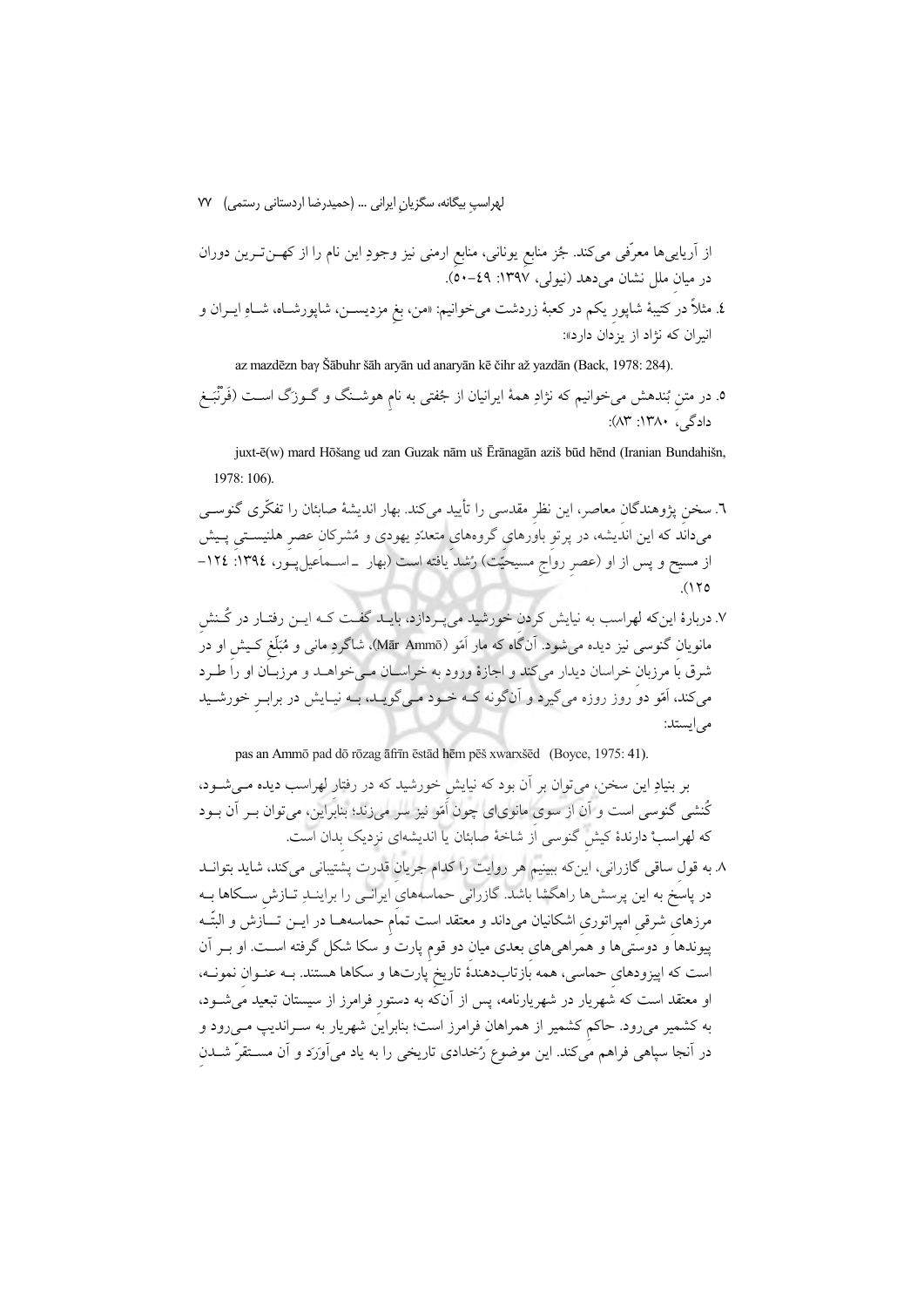۷۸ كهز *نامهٔ ادب پارسی،* سال یازدهم، شمارهٔ دوم، پاییز و زمستان ۱۳۹۹

شاخهای از هندی \_ پارتیان در جنوب هند است کــه بـاجگـزار خانـدان سـلطتتی پـارتی بودنـد. همچنین در شهریارنامه، شهریار و اردشیر، پسر بیژن، با هم توافق میکننـد کـه لهراسـب و زال را با هم برکنار کُنند و گُشتاسـپ را بــه جــای آنــان بنشــانند. ایــن موضــوع هــم مــیتوانــد بازتــاب کشمکشهای جانشینی در امپراتوری اشکانی باشد؛ آنجا که خانوادههای نُجَبا، شــاهزادهای پــارتی (تیردادِ دوم) از شاخهای متفاوت با خانوادهٔ اشـکانی را از دربــار روم فرامــیخواننــد تــا بــه جــای اردوان دوم بر تخت بنشانند (گازرانی، ۱۳۹۷: ۱۷۱، ۱۷۲).

- ۹. مقدسی دربارهٔ نیشابور نوشته است: «مردم دربارهٔ نام ایرانشهر که به آن داده شده، اختلاف دارنــد. برخي آن را نام همهٔ اين حوزه دانستهاند با جابلسـتان؛ پـس سگسـتان و پيـرامنش نيـز داخـل آن خواهد بود» (مقدسی، ۱۳۸۵: ٤٣٤–٤٣٥).
- ۱۰. در متن مینوی خرد در پاسخ این پرسش که وَر جَمکرد در کجا ساخته شده است، نام ایرانویــج ذكر شده است (مينوى خرد، ١٣٧٩: ٢٩: 163-163. Dānāk-u Mainyō-ī Khrad, 1913: 163-164).
- ۱۱. مقدسی (۱۳۸۵: ۶۸۲–۶۸۳) در گزارش سگستان، مفصّل دربـارهٔ آبهـای فـراوان و رودهـای گستردهٔ آنجا سخن گفته است که یادآور گفتههای اوستا دربارهٔ آب موجود در ور جمشید اسـت. نيز بنگريد: (يعقوبي، ١٣٨٧: ٤٧؛ حدود اَلعالم من اَلمشرق الى المغـُـرب، ١٣٦٢: ١٠٢؛ اصــطخرى، ١٣٤٠: ١٩٤-١٩٥؛ ابن حوقـل، ١٣٦٦: ١٥٢-١٥٥ مسـتوفى، ١٣٩٨: ١٤٢–١٤٢؛ انصـارى دمشـقى،  $(107:170V$
- ۱۲. این نکته را به یاد بسپاریم که جمشید پس از آمدن بیوراسب، مطابق بـرخی منابع، بــه زاولســتان مي گُريزد (بلعمي، ١٣٨٥: ٩٠؛ اسـدي طوسـي، ١٣٨٩: ٤٦). ايـن موضـوع مـي توانـد بـه گونـهاي خاستگاهِ جمشید را که همان سیستان است، آشکار کند.
- ۱۳. مهرداد بهار در یادداشتهای خود بر مـتن بُنــدهش، آوَرْده اســت کــه رودِ دائيتــی، رودی پُــر از خرفستر است که از این جهتُ با سند قابل ُتطبیق است؛ زیرا بخــش ســفلای ایــن رود نیــز پُــر از سوسمار و جُز آن است (فَرْنْبَغ دادگی، ۱۳۸۰: ۱۷۵).
- ١٤. به این نکته هم در اینجا بنگریم در نـامهای که ارجاسپ بـه گُشتاسپ مـیiویسـد، در معرّفـی او می نویسد که تـو فرزنـدِ اَن کسـی هسـتی کـه کَیخسـرَو، او را از جمشـیدیان بـزرگتـر داشـت (فردوسی، ۱۳۹۳: ۲/ ٤٥). در این سخن می بینیم کـه پهلَوانـان پـارتی ــ سـکایی (سیسـتانی)، بـه جمشید منسوب شدهاند و میتوانیم در این سخن، پیوندِ جمشید و سیستان را ببینیم.
- ۱۵. یکی از یژوهندگان شاهنامه، در همین باره نوشته است: «هنگامی که تضادِّ جامعه بــا زال تعــدیل می شود، سیمرغ نیز پذیرفتنی و همانندِ زال مقدّس و ایزدی است و هنگـامی کـه نهـادِ سیاسـی و دینی با زال به خصومت میرسد، سیمرغ را نیز جادو میشناسد و خصمانه مـینگـرد» (مختــاری،  $M^*$  :  $M-\lambda^*$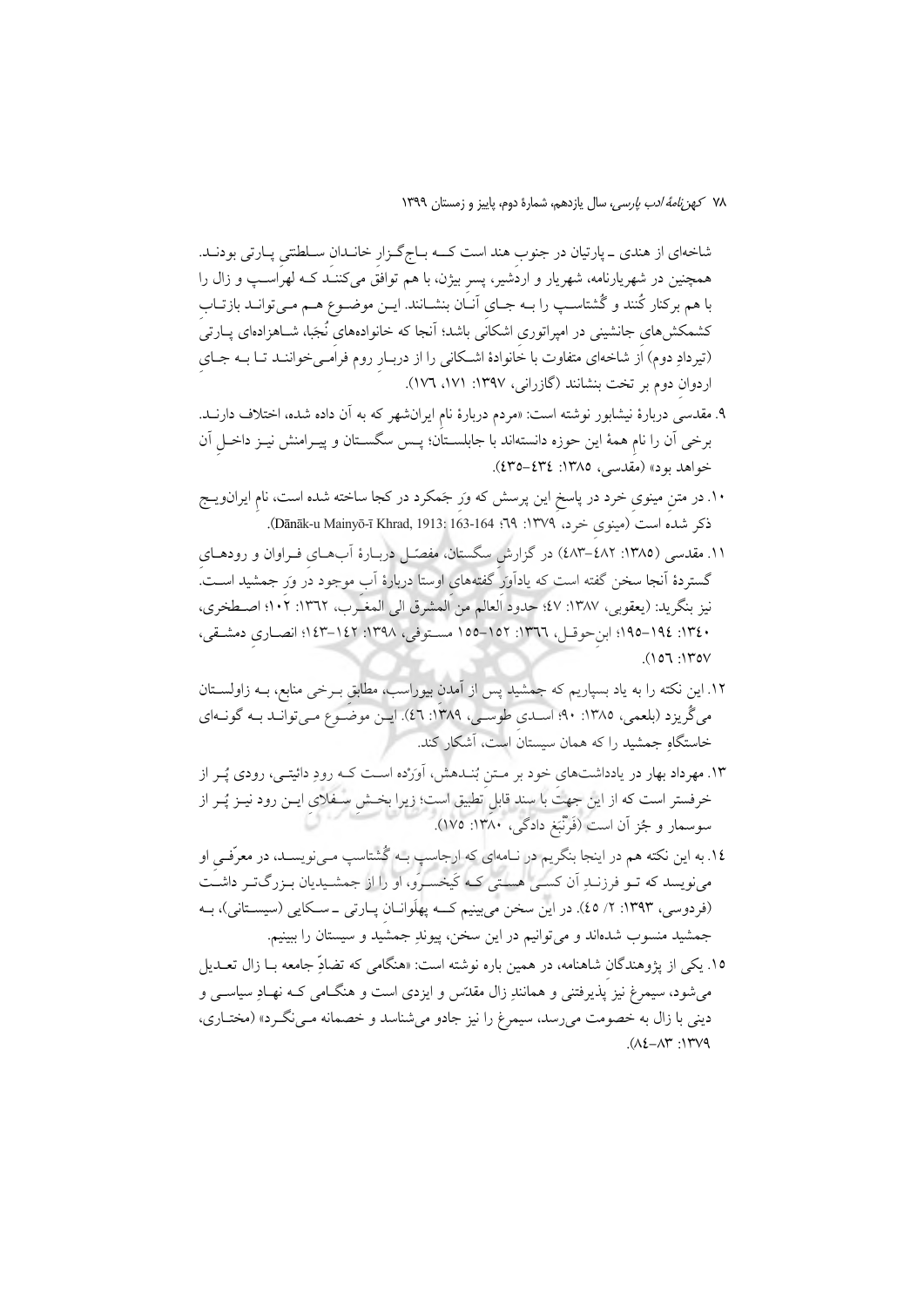۱٦. در جای دیگر به این موضوع به تفصیل پرداخته شده است. بنگرید: (اردسـتانی رسـتمی، ۱۳۹۰:  $(712-119)$ 

### كتابنامه

آسموسن، جس<sub>.</sub> پیتر (۱۳۷۳). «مان<sub>ی</sub> و دین او: بررسی متون»، اَیـین گنوســی و مـانوی، ویراســتهٔ میرچــا الياده، ترجمة ابوالقاسم اسماعيل پور، تهران: فكر روز. ابناثير، عزّالدّين ابوالحسن (١٣٤٩). اخبار ايران، ترجمهٔ محمّـدابراهيم باسـتاني پــاريزي، تهــران: دانشـگاهِ تھران. ابنبلخي (١٣٨٥). فارسiامه، تصحيح گاي ليسترانج و رينولد نيگلسون، تهران: اساطير. ابنحوقل (١٣٦٦). سفرنامهٔ ابنحوقل (ایران در صورهالارض)، ترجمـه و توضـیح جعفـر شـعار، تهـران: امير کبير . اردستانی رستمی، حمیدرضا (۱۳۹۰). «در این کهنهمحراب (فردوسـی و نقــدِ سیاســتهـای ساسـانی و غزنوی در سایهٔ چرخش شخصیّتِ گُشتاسپ در شــاهنامه)»، پــژوهشنامــهٔ فرهنــگ و ادَب، ش ۱۱، س ٧. اردستانی رستمی، حمیدرضا (۱۳۹۳). «فردوسی، ابومنصور و آرمانهای ملوکالطّوایفی پارتی»، پــژوهش-های ادبی، س ۱۱، ش ٤٣. اسدی طُوسی، ابونصر علی بن احمد (۱۳۸۹). گرشاسپنامه، به اهتمام و تصحیح حبیب یغمایی، تهـران: دنیای کتاب. اسلامی ندوشن، محمّدعلی (١٣٨٦). داستان داستانها (رُستم و اسـفنديار در شـاهنامه)، تهـران: شـركتِ سهامی انتشار. اسماعیلپور، ابوالقاسم (۱۳۹٦). اسطورهٔ اَفرینش در کیش مـانـی (ویراســتِ سـوم، بـا گفتارهـایـی دربــارهٔ ادبیّات و عرفان مانوی)، تهران: چشمه. اشعري، ابوالحسن علي بن اسماعيل (١٣٦٢). مقالاتالاسلاميّين و اختلافالمصـلّين، ترجمـه و تعليقـات از محسن مؤیّدی، تهران: امیرکبیر. ا اصطخری، ابواسحاق ابراهیم (۱۳٤۰). مسالک و ممالک، به کوشش ایرج افشار، تهـران: بُنگـاهِ ترجمــه و نشر كتاب. انصاري دمشقي، شمس|لدّين محمّد بن ابيطالب (١٣٥٧). نُخبهالدّهر في عجائـب البـرّ و البحـر، ترجمـهٔ سيّد حميد طبيبيان، تهران: فرهنگستان ادب و هنر . بلعمی، ابوعلی محمّد بن محمّد (١٣٨٥)، تاریخ بلعمی، تصحیحِ محمّدتقی بهار، به کوششِ محمّد پـروین گنابادي، تھران: زوار. بهار، مهرداد (۱۳۸۹). پژوهشی در اساطیر ایران (پارهٔ نخست و پارهٔ دویم)، تهران: آگه.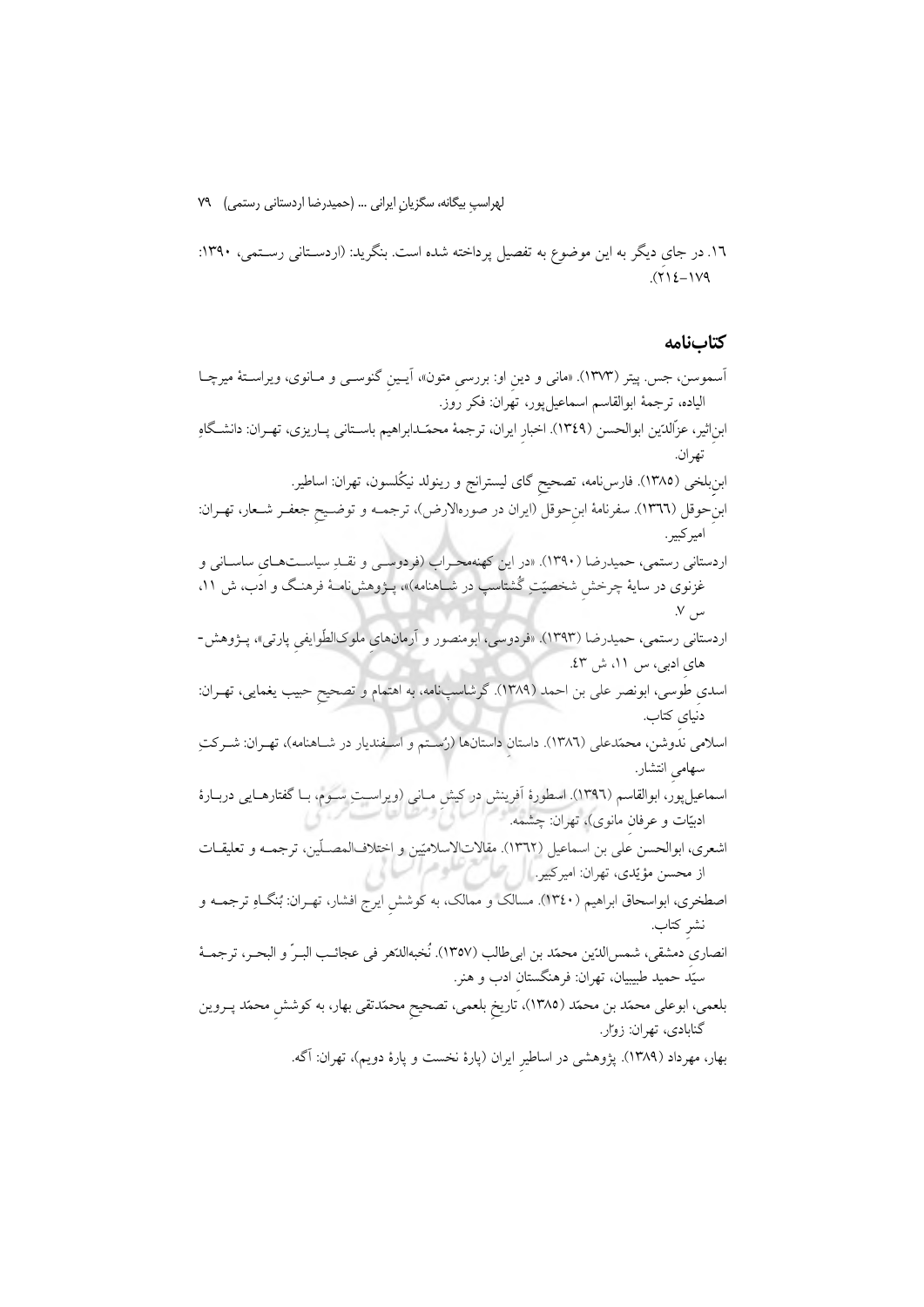۸۰ *کهن نامهٔ ادب پارسی*، سال یازدهم، شمارهٔ دوم، پاییز و زمستان ۱۳۹۹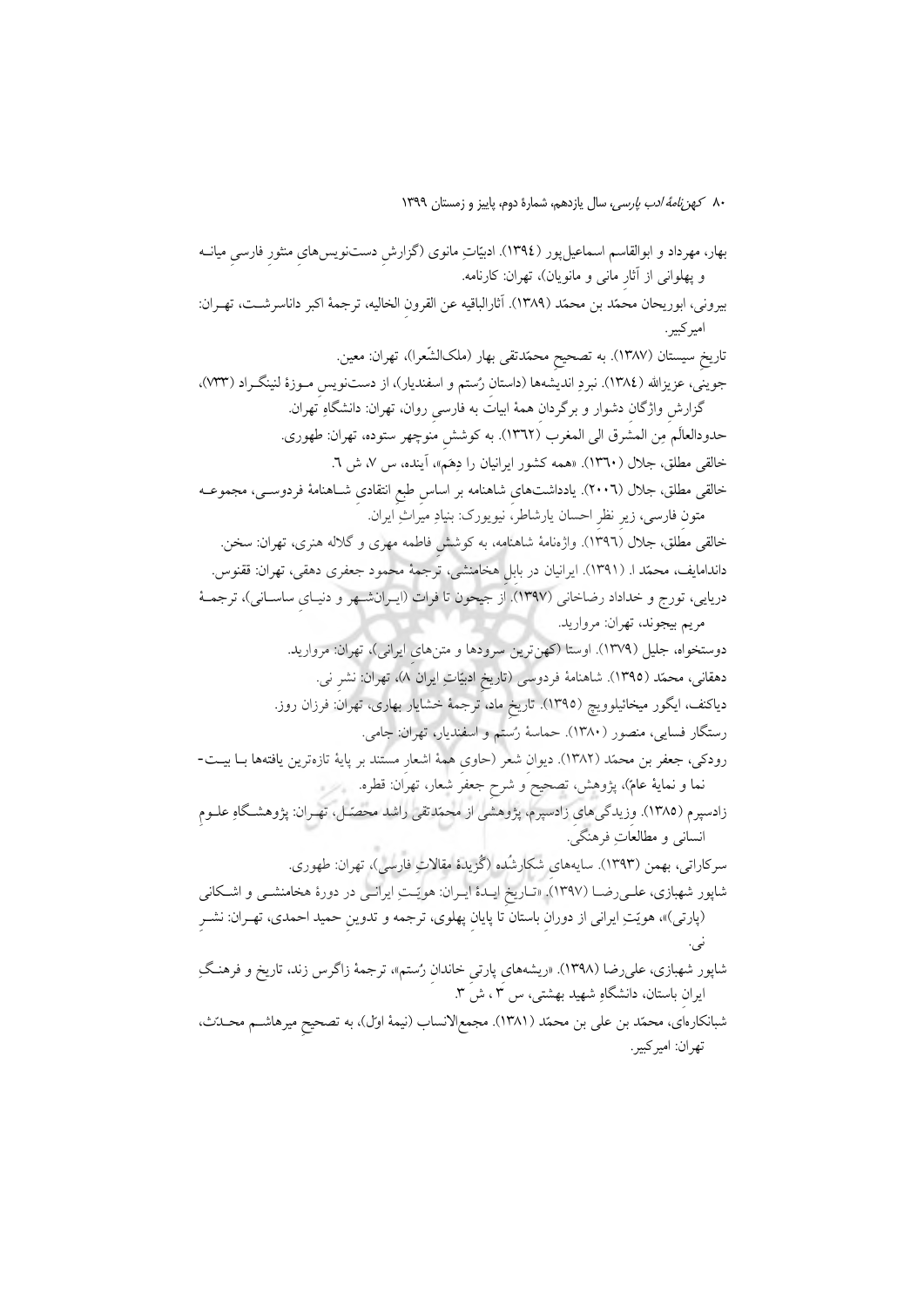شعار، جعفر و حسن انوري (١٣٨٥). رزمنامهٔ رُستم و اسفنديار، تهران: قطره. شهرستانهای ایرانشهر (نوشتهای بـه زبـان فارسـی میانـه دربـارهٔ حماسـه و جغرافیـای باسـتانی ایـران) (١٣٨٨). اَوانويسي، ترجمهٔ فارسي و يادداشتها از تورج دريايي، به كوشش شهرام جليليـان، تهـران: توس. عُریان، سعید (۱۳۹۲). راهنمای کتیبههای ایرانی میانه (پهلوی ــ پارتی)، تهران: علمی. فراي، ريچارد نلسون (١٣٨٦). ميراثِ باستانی ايران، ترجمهٔ مسعود رجبنيا، تهران: علمی و فرهنگی. فرَّخی سیستانی، علی بن جولوغ (۱۳۸۰). دیوان، به کوشش محمّد دبیرسیاقی، تهران: زوّار. فردوسی، ابوالقاسم (١٣٨٦). شاهنامه، تصحیح جلال خالقی مطلق و همکاران (محمـود امیدسـالار ج٦ و ابوالفضل خطيبي ج٧)، تهران: دايرهالمعارفٍ بزرگِ اسلامي. فردوسي، ابوالقاسم (١٣٩٣). شاهنامه، پيرايش جلال خالقي مطلق، تهران: سخن. فَوْنْبَغ دادگی (۱۳۸۰). بُنْدهش، گزارش مهرداد بهار، تهران: توس. فرەوشى، بهرام (١٣٨٧). ايرانويج، تهران: دانشگاهِ تهران. فلَّاح، غلام،علی (۱۳۸۹). رُستم و اسفندیار (مقدَّمه، تنقـیح، تعلیقــات)، تهــران: ســمت و مرکــز تحقیــق و توسعهٔ علوم انسانی و دانشگاهِ تربیت معلّم. قُلْمِزاده، خسرو (۱۳۸۷). فرهنگِ اساطیر ایرانی بر پایهٔ متون پهلوی، تهران: کتاب پارسه. کزازی، میرجلال\لدین (۱۳۸۲). نامهٔ باستان (ویرایش و گُزارَش شاهنامهٔ فردوسیَ)، ج۳، داستان سـیاوش، تھ ان: سمت. کزّازی، میرجلالاللدّین (١٣٨٤). نامهٔ باستان (ویــرایش و گُــزارش شــاهنامهٔ فردوســی)، ج٦، از پادشــاهی لهراسپ تا پادشاهی دارای داراب، تهران: سمت. کزّازی، میرجلالاللدّین (۱۳۸۷). خشم در چشم (گزارشـی از رُسـتم و اسـفندیار شـاهنامه)، ج۳، تهـران: كورتيس، جان (١٣٨٧). ايران باستان به روايتِ موزهٔ بريتانيــا، ترجمــهٔ اَذر بصــير، ويــرايش علمــي پيمــان متين، تهران: اميركبير. کویاجی، جهانگیر کُــووِرْجی (۱۳۸۸). بنیادهــایِ اســطوره و حماســهٔ ایــران، گــزارش و ویــرایش جلیــل دوستخواه، تهران: آگه. کینگ، لئوناردو (١٣٨٦). تاریخ بابل از تأسیس سلطنت تا غلبهٔ ایرانیان، ترجمهٔ رقیّه بهزادی، تهران: علمــی و فرهنگي. گازرانی، ساقی (۱۳۹۷). روایتهایِ خاندانِ رُستم و تاریخنگاریِ ایرانی، ترجمـهٔ سـیما سـلطانی، تهـران: مركز . گَرْدیزی، ابوسعید عبدالحیّ (١٣٨٤). زێن(لأخبار، به اهتمام رحیم رضازاده ملک، تهــران: انجمــن آثــار و مفاخر فرهنگي.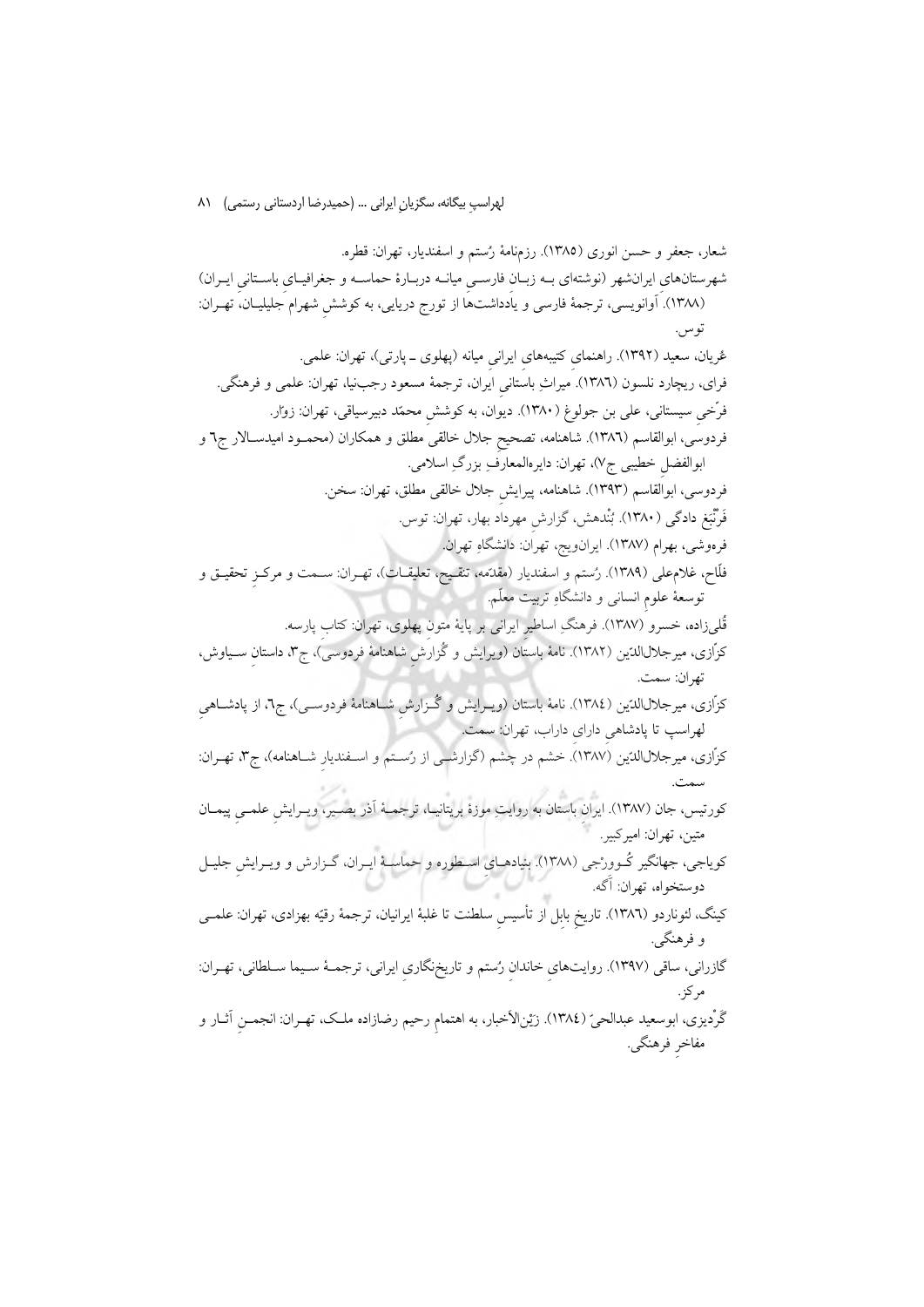گيرْشْمَن، رومن (١٣٨٦). ايران از آغاز تا اسلام، ترجمهٔ محمّد معين، تهران: نگاه. مجمل|لتّواريخ و القصص (١٣٨٣). تصحيح محمّدتقى بهار، تهران: دنياى كتاب. محبّتی، مهدی (۱۳۸۱). پهلوان در بُنبَست (متن کامل رُستم و سهراب و رُستم و اسفندیار با نگاهی تــازه به فردوسی و عناصر داستانی در شاهنامه)، تهران: سخن. مختاری، محمّد (۱۳۷۹). اسطورهٔ زال (تبلور تضادّ و وحدت در حماسهٔ ملّی)، تهران: توس. مستوفى، حمدالله (١٣٨٧). تاريخ گُزيده، به اهتمام عبدالحسين نوايى، تهران: اميركبير. مستوفى، حمدالله (١٣٩٨). نُزههالقلوب (در وصفِ بُلــدان و ولايــات و بُقــاع)، تصــحيح و تحشــيهٔ گــاى ليستِرانج، تهران: اساطير. مسعودي، علي بن حسين (١٣٨٧). مُرُوج الذُّهَب و معادنالجوهر، ترجمهٔ ابوالقاسم پاينده، تهـران: علمــي و فرهنگے ِ. مسعودي، علي بن حسين (١٣٨٩). التنبيه و الاشراف، ترجمهٔ ابوالقاسم پاينده، تهران: علمي و فرهنگي. مقدسي، ابوعبدالله محمّد بن احمد (١٣٨٥). احسنالتّقاسيم، ترجمهٔ على نقى منزوى، تهران: كومش. مقدسي، مطهّر بن طاهر (١٣٨٦). تاريخ و آفرينش، مقلَّته، ترجمه و تعليقاتِ محمّدرضا شـفيعي كـدكني، تھ ان: آگاه. مسكويهِ رازي، ابوعلي (١٣٨٩). تجاربالامم (أزمونهاي مردم)، ج١، ترجمه و تحشيهٔ ابوالقاسـم امـامي، تهران: سروش. منهاج سراج جوزجاني، عثمان بن محمّد (١٣٨٩). طبقاتِ ناصري (تاريخ ايران و اسلام)، تصحيح، مقابلــه و تحشيه از عبدالحيّ حبيبي، تهران: اساطير. میرفخرایی، مهشید (۱۳۸۷). فرشتهٔ روشنی (مانی و آموزههای او)، تهران: ققنوس. مينوي خرد (١٣٧٩). ترجمهٔ احمد تفضَّلي، تهران: توس نیولی، گراردو (۱۳۸۷). آرمان ایران (جستاری در خاستگاهِ نام ایران)، ترجمهٔ سـید منصـور سیّدســجّادی، تعدان: مؤسسة بينش پژوه مسلسكي وعلوم السا في ومطيالها بِ" فريسم نیولی، گراردو (۱۳۹۷). «شکل گیری ایدهٔ ایران و هویّتِ ایرانی در ایران باستان»، هویّتِ ایرانـی از دوران باستان تا پایان پهلوی، ترجمه و تدوین حمید احمدی، تهران: نشر نی، صص ٤٧-٥٦. ويسهوفر، يوزف (١٣٨٦). ايران باستان از ٥٥٠ پيش از ميلاد تا ٦٥٠ پس از ميلاد، ترجمهٔ مرتضى ثاقـب-فر، تهران: ققنوس. هرودوت (١٣٨٩). تاريخ هرودوت، ترجمهٔ مرتضى ثاقبفر، تهران: اساطير. هالرويد، استوارت (١٣٩٥). ادبيّاتِ گنوسي، ترجمهٔ ابوالقاسم اسماعيل يور، تهران: هيرمند. هفت كشور (صُوَرَالاقاليم) (١٣٥٣). به كوشش منوچهر ستوده، تهران: بنيادِ فرهنگِ ايران. ياحقّى، محمّدجعفر (١٣٨٧). بهينiامهٔ باستان (خلاصهٔ شاهنامهٔ فردوسی)، مشهد: بــهْنشــر (اَســتان قَــدس د ضوي).